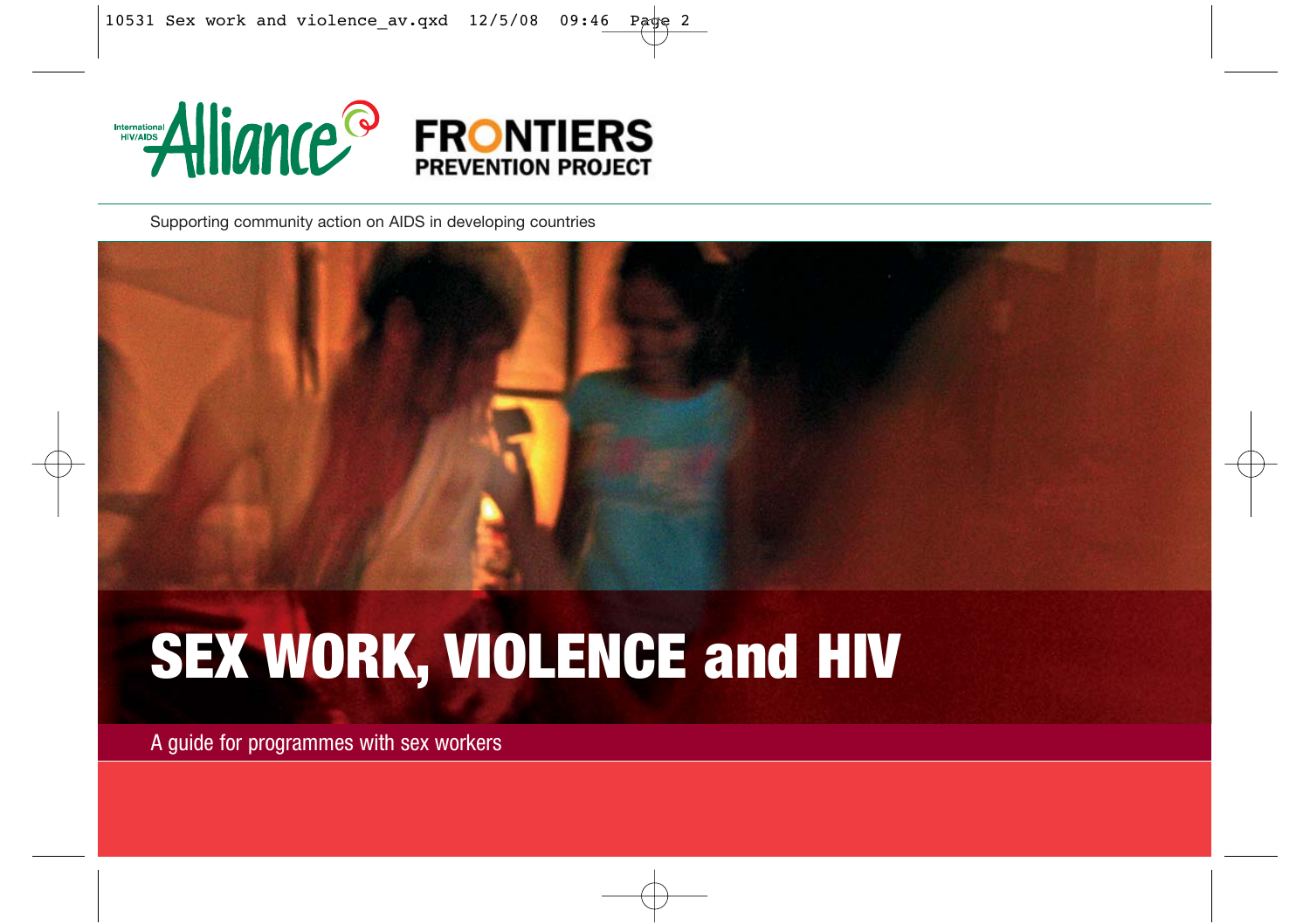## **About those involved**

#### **Who is the International HIV/AIDS Alliance?**

Established in 1993, the International HIV/AIDS Alliance (the Alliance) is a global partnership of nationally-based organisations working to support community action on AIDS in developing countries. These national partners help local community groups and other non-governmental organisations (NGOs) to take action on AIDS, and are supported by technical expertise, policy work and fundraising carried out across the Alliance. In addition, the Alliance has extensive regional programmes, representative offices in the USA and Brussels, and works on a range of international activities such as support for south–south cooperation, operations research, training and good practice development, as well as policy analysis and advocacy.

Our mission is to support communities to reduce the spread of HIV and meet the challenges of AIDS. To date we have provided support to organisations from more than 40 developing countries for over 3,000 projects, reaching some of the poorest and most vulnerable communities with HIV prevention, care and support, and improved access to treatment.

#### **Frontiers Prevention Project**

The Frontiers Prevention Project is a multi-country, prevention-focused initiative which aims to slow the spread of HIV and support populations that are key to the epidemic in responding to the HIV-related challenges they face. It focuses on low-prevalence countries that are put at risk by growing epidemics, working specifically in Cambodia, Ecuador, India, Madagascar and Morocco.

Funded by the **Bill and Melinda Gates Foundation**, the project has made an important contribution to increasing knowledge of HIV and how to prevent it, improving access to and the quality of treatment for sexually-transmitted infections, and the creation of community-based organisations and networks of people living with and affected by the virus.

The development and production of this publication was made possible by the support of the Bill and Melinda Gates Foundation. The contents are the responsibility of the Alliance and do not necessarily reflect the views of the Bill and Melinda Gates Foundation.

#### **Acknowledgements**

This publication was compiled and written by Matthew Greenall. The International HIV/AIDS Alliance would also like to acknowledge the contributions that the following people made to the content of this publication: Said Bisbis (AMSED Morocco), Joanna Busza (London School of Hygiene and Tropical Medicine), Anna-Louise Crago Sylvia Mollet (DANAYA SO Consultant) and Cheryl Overs.

The views expressed in this publication are those of the Alliance and do not necessarily reflect the individual views of those who have contributed to this resource.

© 2007 International HIV/AIDS Alliance, information contained in this publication may be freely reproduced, published or otherwise used without permission from the International HIV/AIDS Alliance. However, the International HIV/AIDS Alliance requests that it be cited as the source of the information.

To order Alliance publications, please go to **www.aidsalliance.org/publications** or email **publications@aidsalliance.org**

Designed by **Felton Communication**, UK. Printed by **Dexter Graphics**, UK

Published: May 2008

Registered charity number 1038860

ISBN: 1-905055-39-0

Cover: This photograph was taken by Kunthea, a 25-year-old sex worker who works in a karaoke parlour in Cambodia. The photograph was taken as part of a PhotoVoice project (Unheard Voices, Hidden Lives) which was funded by the Bill and Melinda Gates Foundation as part of the Alliance Frontiers Prevention Project. © 2006 Kunthea/International HIV/AIDS Alliance/PhotoVoice.

"I work in a karaoke parlour. It is attractively decorated. However, while some guests sing and dance happily with the music others insist that I drink wine with them and try to forcibly touch my whole body. It makes me feel bad and resent my work."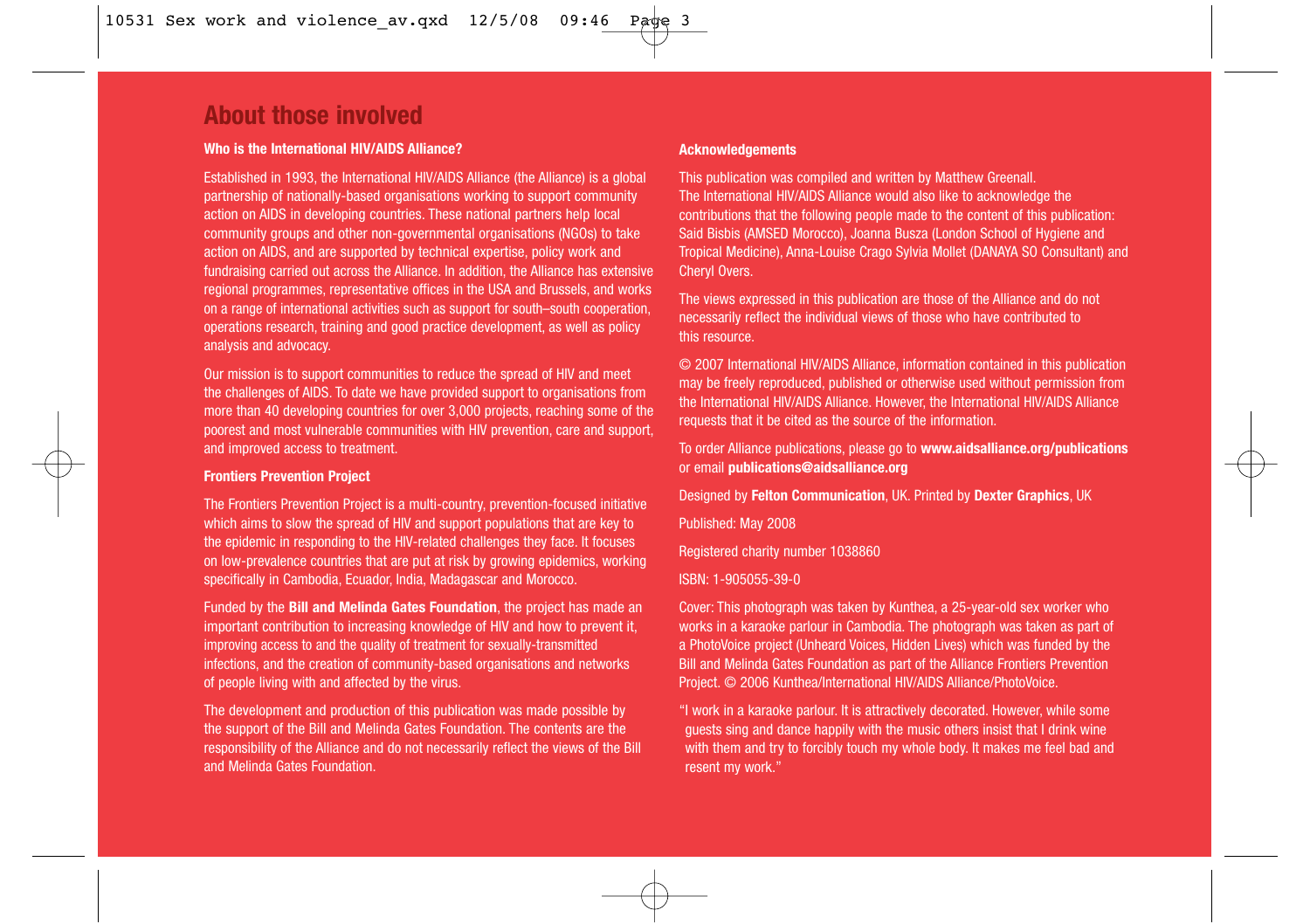## **Contents**

- **2 Introduction**
- 2 What is this guide about?
- 2 Who is this guide for?
- **3 Part 1: Understanding violence in the context of sex work**
- 4 Violence and HIV/AIDS
- 8 Violence and sex work
- **15 Part 2: Tackling violence against sex workers**
- 16 Basic principles
- 24 Strategies and services used by sex workers
- 28 Strategies aimed at the broader environment
- **33 Bibliography**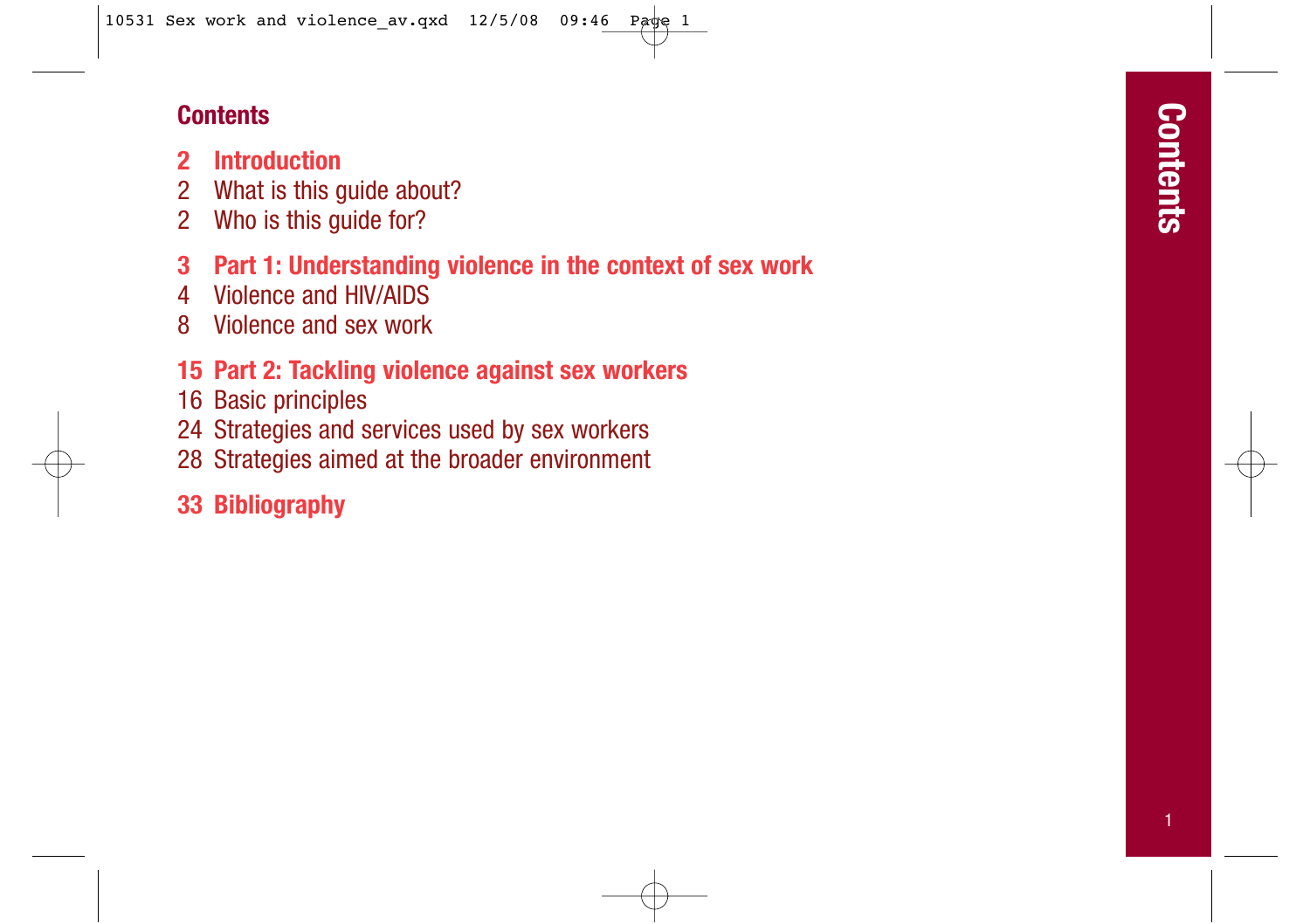**Violence is often poorly understood and is rarely taken into account in HIV/AIDS projects with sex workers.**

## **What is this guide about?**

In order to be effective, HIV/AIDS prevention and care programmes must address the broader factors that make people vulnerable to HIV/AIDS. Human rights abuses, stigma, discrimination and marginalisation stand in the way of people obtaining HIV/AIDS-related information, the means to prevent HIV infection, as well as care, treatment and support.

Violence can be one of the most important factors affecting the vulnerability of sex workers to HIV/AIDS. For various reasons, sex workers often find themselves in situations that put them at increased risk of violence. In addition, it can be very difficult for sex workers to obtain protection from violence and to access support when they have experienced violence. Despite this, violence is often poorly understood and is rarely taken into account in HIV/AIDS projects which work with sex workers.

In Part 1, we describe how and why violence can occur in the context of sex work, and why it is important for HIV/AIDS programmes to understand this. We challenge some of the assumptions related to violence and sex work. In Part 2, we give examples of ways in which HIV/AIDS projects have successfully addressed violence in the context of sex work.

## **Who is this guide for?**

This guide is primarily for organisations implementing HIV/AIDS projects with sex workers and for organisations providing funding and technical support to these projects. It aims to help organisations understand and assess the importance of taking violence into account, and to help design and carry out activities to prevent and deal with violence against sex workers.

It is hoped that the discussions and examples presented will help these organisations to know what questions to ask, what issues to look for, and how to make projects more effective by responding better to the needs of sex workers.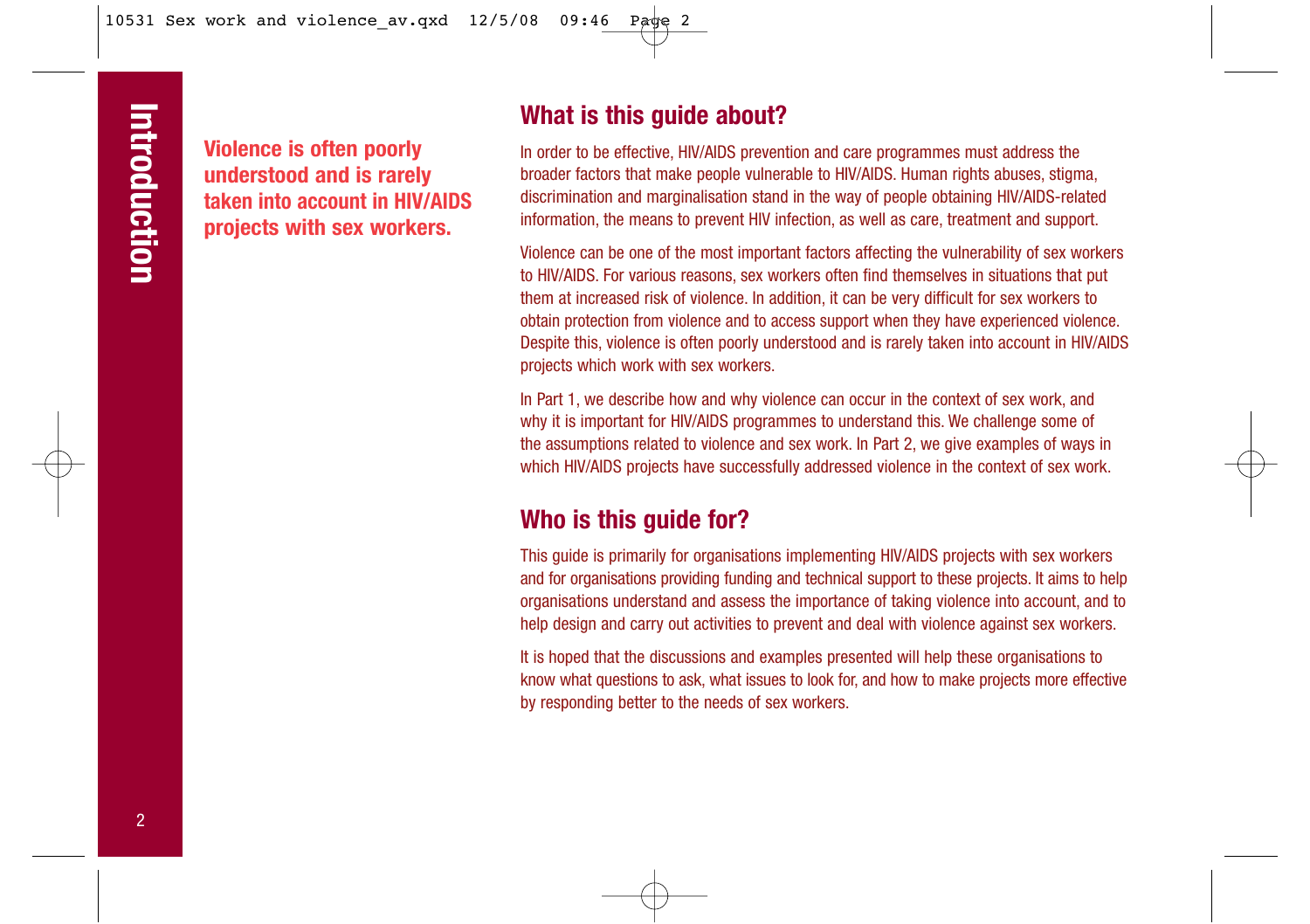# Part 1: **Understanding violence in the context of sex work**

Part 1 begins with some definitions of violence and an exploration of the links between HIV and violence. It goes on to discuss the challenges involved in ensuring that violence is addressed in HIV programmes. The second section provides a more detailed understanding of violence in relation to sex work. It challenges some common assumptions and provides examples of the circumstances in which sex workers often face violence and the many ways in which it can come about.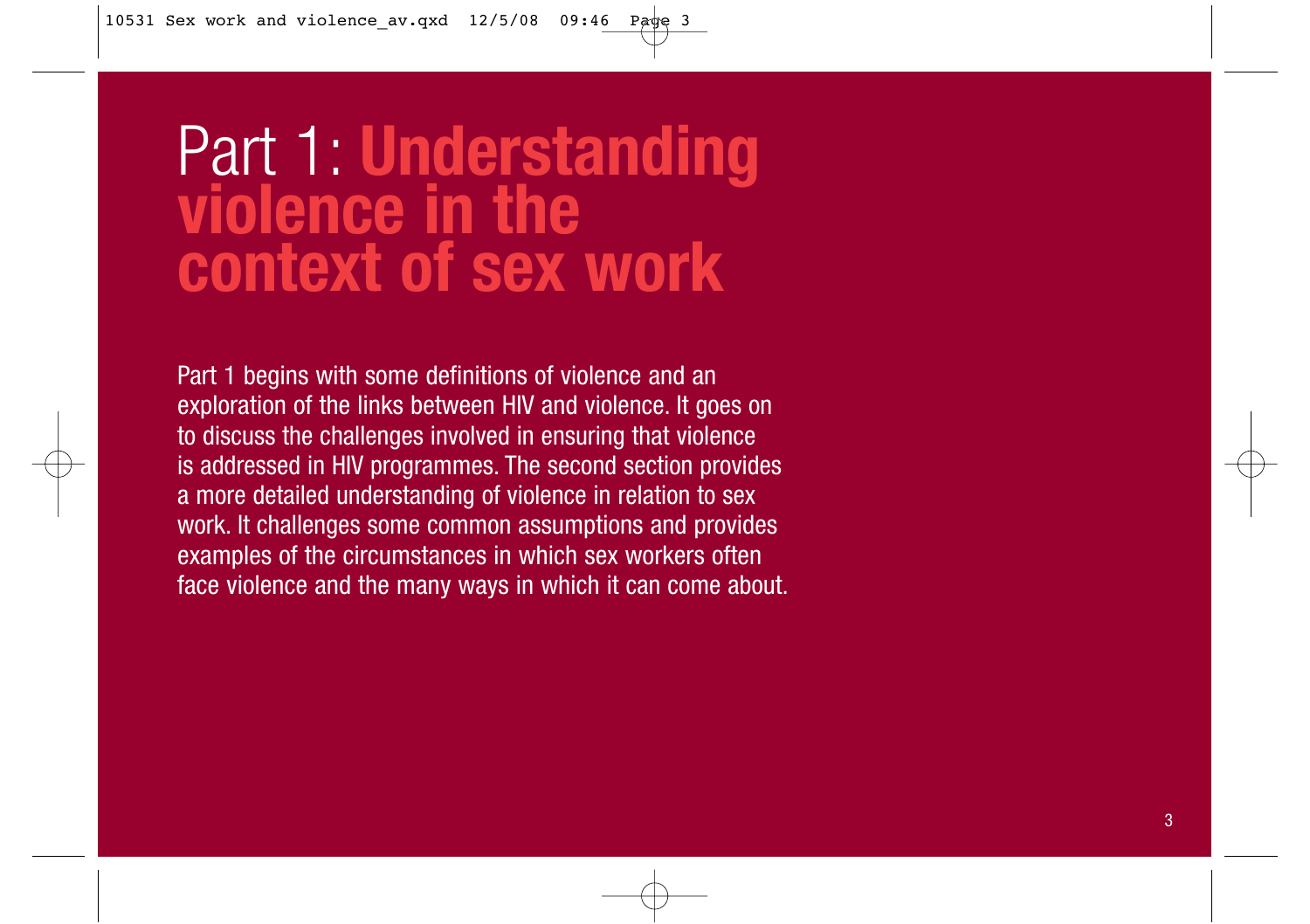Sex workers' own perceptions of violence demonstrate the different ways violence can be defined. One project in Brazil discovered that sex workers considered they had been victims of violence only if the injuries they incurred were serious enough for them to require hospital treatment. On the other hand, the following statement from a member of the Coalition for the Rights of Sex Workers in Montreal, Canada, shows a much broader definition of violence:

"If I am abducted, or threatened, or my liberty is restricted; if I lose my house, or my children are taken away from me. All of these things constitute violence, whether the person doing it is a policeman or a crook."

A member of the Coalition for the Rights of Sex Workers in Montreal, Canada.

**Although it is common to associate violence with physical abuse, and with its direct consequences such as injury, it is important to look beyond this.**

## **What is violence?**

There are many definitions of what constitutes violence. Although it is common to associate violence with physical abuse, and with its direct consequences such as injury, it is important to look beyond this. Violence can also be emotional: verbal abuse and stigma can damage a person's self-esteem and psychological well-being, making them more vulnerable. Moreover, the World Health Organisation considers the threat of physical injury to be in and of itself an aspect of violence: threats are traumatising and have an impact on the lives of those who are threatened.

It is also important to understand that violence can come from many different sources: communities, the authorities (including police and soldiers), other marginalised people, in the form of self-harm, and even from health services and programmes. Violence from these different sources is often interlinked, with one source aggravating the other. The strategies that sex workers employ to protect themselves from one source of violence may put them at greater risk from another.

Because this guide deals with sex work, violence is discussed in the context of stigma against sex workers. Stigma is often directed at a whole group rather than just individuals, and in the same way, stigma-related violence can also be directed at groups or communities. However, as discussed later, stigma and violence are not inherent to sex work.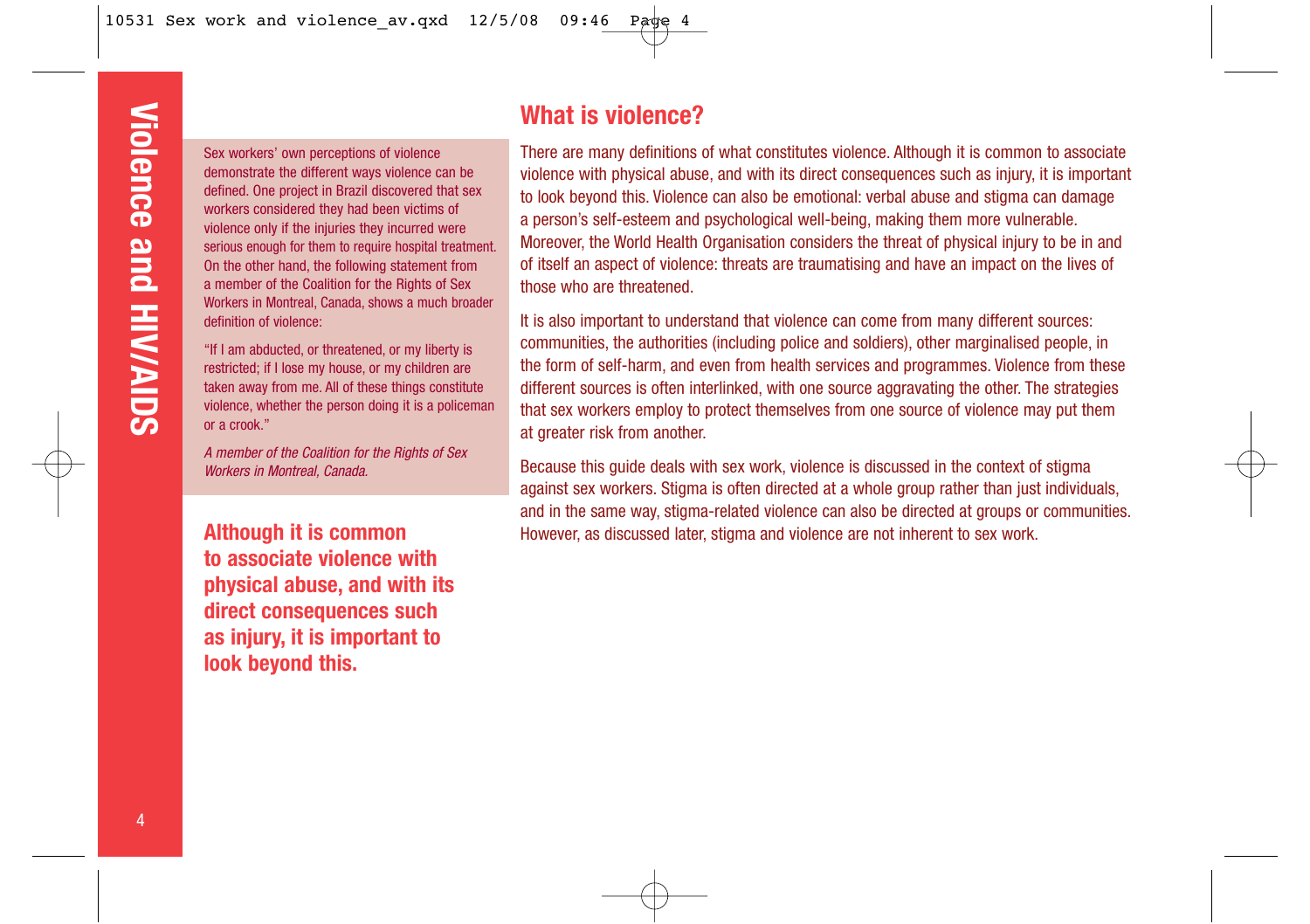## **The links between violence and HIV/AIDS**

It is well known that the AIDS epidemic is fuelled by human rights abuses. In particular, different forms of marginalisation and stigma stop people accessing the information, support and services that would help to protect them from HIV/AIDS. They can also put people in situations that make them more vulnerable to HIV/AIDS.

Violence has very strong links to vulnerability to HIV. Here are some examples of these links:

**Physiological links.** Injuries caused by physical violence can increase the likelihood of HIV infection. This is particularly true of vaginal or anal injuries caused during violent sexual assaults. Even very small wounds can increase the risk of HIV infection when the person subsequently comes into contact with infected blood or body fluids.

**Social links.** The fact that a person has been a victim of violence can itself be stigmatised, or can cause fear in others. This can increase barriers to accessing health services, including for treatment of injuries, as well as HIV prevention services and treatment. The presence of physical signs of injury resulting from violence may mean a person is less likely to seek support, as they may be afraid of stigma if they show injuries in public or to medical personnel. Also, the fact that a person has been a victim of violence can lead to blame or rejection from within that person's social network. This isolates the victim from the people and places they would usually turn to for support and security.

**Psychological links.** Marginalised or stigmatised people are often blamed when they are the victims of violence, and this can be internalised as guilt or self-blame. Being affected or threatened by violence often harms a person's self-esteem, and this can mean they are less likely to do what they need to do in order to protect themselves from HIV.

**Marginalisation and stigma stop people accessing the information, support and services that would help to protect them from HIV/AIDS.**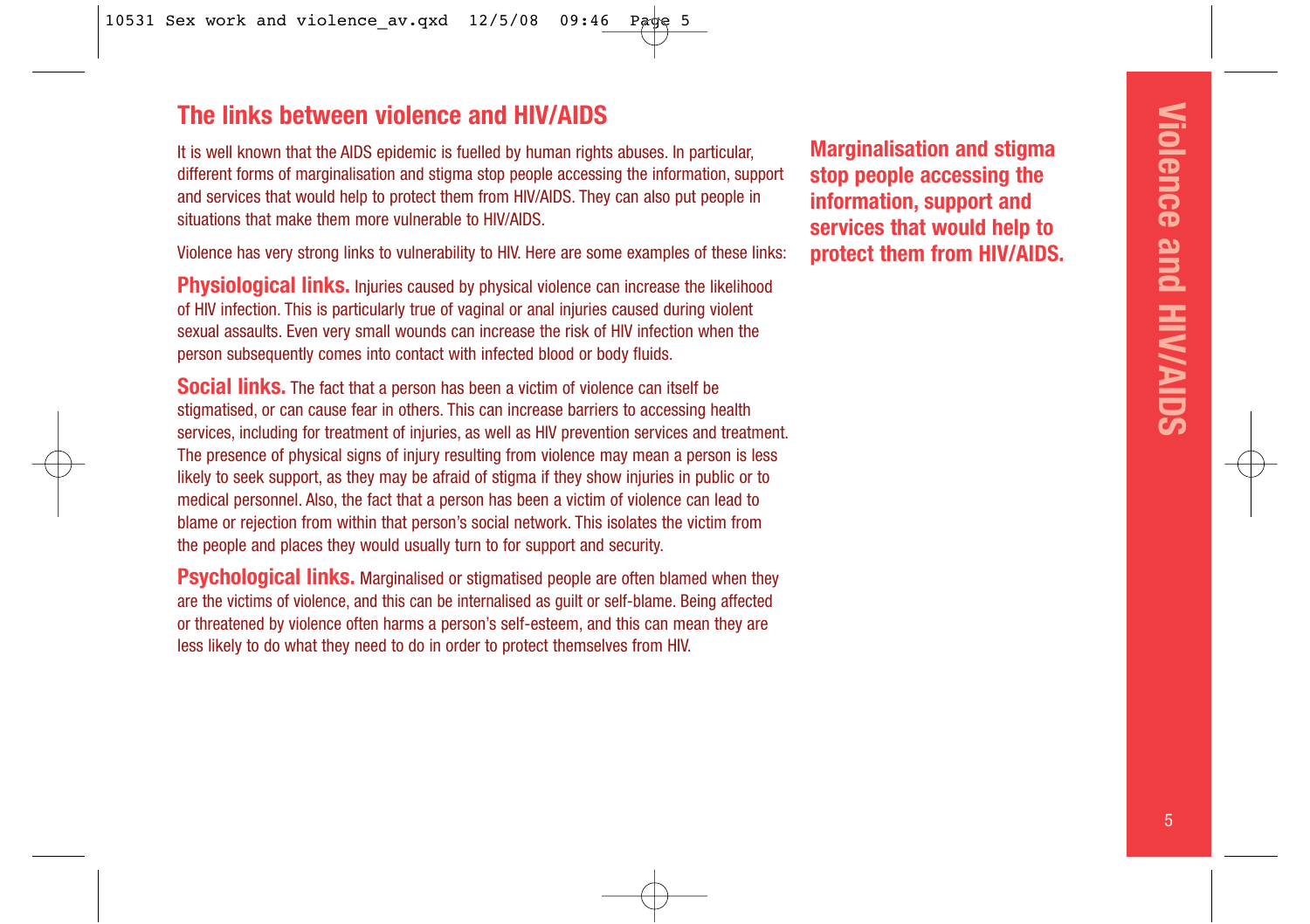The following description from Svay Pak in Cambodia illustrates some of the links between violence and money:

"In addition to the obvious physical risks of police abuse, raids and arrests added bribery costs to sex workers' debts, thereby increasing the time spent working in brothels and heightening the urgency to maximize client numbers, particularly the bestpaying ones. Furthermore, the disruption caused by police activity reduced clientele, especially when police launched a series of crackdowns ostensibly to close the industry altogether. Usually, after a few days or weeks during which sex workers either operated secretly behind locked doors or were sent away to await better times, business in Svay Pak would return to normal. In the meantime, however, sex workers experienced severe loss of income while incurring additional costs…"

Busza, J. (2005), "How Does a 'Risk group' Perceive Risk? Voices of Vietnamese Sex Workers in Cambodia", in Parsons, J. (ed), (2005), Contemporary Research on Sex Work.

**Where people are threatened by violence, avoiding violence is often a much bigger priority for them than avoiding HIV.**

**Economic links.** Violence – including the threat of violence – can cause marginalised people to move around more often, having an impact on their income. It can also lead to people working in more risky situations for less money, further increasing the risk of violence and, particularly for sex workers, leading to more risky sex. In some situations sex workers have to pay "protection money" or bribes to gangs or police officers. Again, with particular reference to sex workers, being physically injured can have an impact on earnings; and violence often occurs in conjunction with robbery.

**Legal links.** Marginalised people (for instance, sex workers, slum dwellers, prisoners and indigenous people) are often those most vulnerable to violence. They are also often blamed – and arrested – for trying to defend themselves against violence. In many countries, prison settings are themselves associated with violence and with increased risk of HIV infection. Similarly, where legislation criminalises certain activities or behaviour, those targeted are often placed at greater risk of violence.

These examples show the different ways in which violence can make people more vulnerable to HIV; they are all interrelated. Violence can also be associated with stigma and discrimination against people living with HIV, making them more vulnerable in all of the ways described.

These links illustrate how tackling violence in HIV/AIDS programmes might help to reduce risk and vulnerability to HIV. But there is also a more basic reason why violence should be taken into account: experience shows that where people are threatened with it, avoiding violence is often a much bigger priority than avoiding HIV. In these situations, helping to tackle violence means helping people to respond to one of the most immediate threats in their lives. This will, in turn, help them respond to other important issues, including reducing their vulnerability to HIV. Tackling violence will also provide a more stable platform for improving people's access to effective HIV/AIDS services.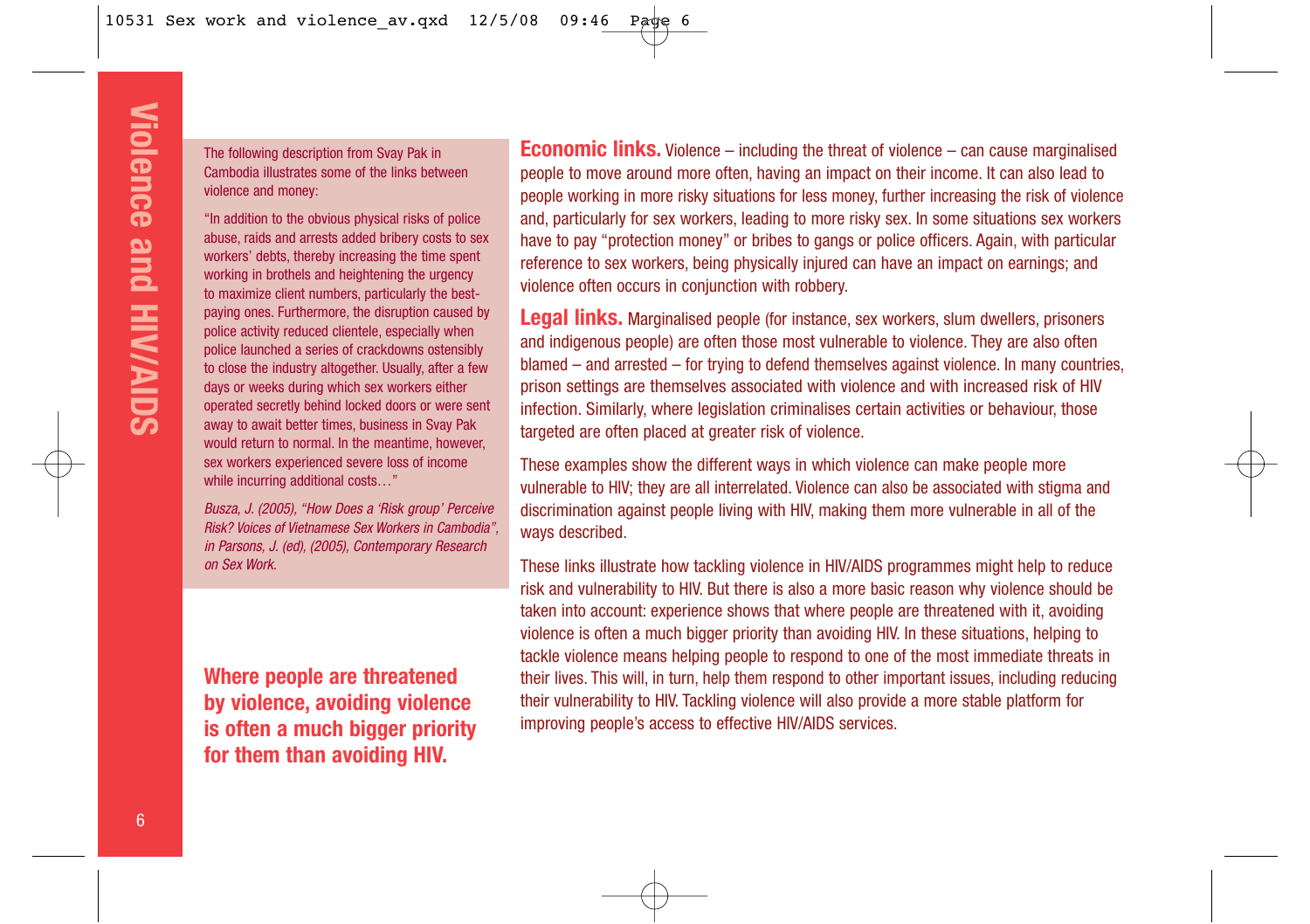## **Responses to violence by HIV/AIDS programmes**

Despite the clear links between violence and HIV/AIDS, and the clear rationale for HIV/AIDS programming to deal with violence where it occurs, few HIV/AIDS programmes deal with the issue in a systematic way. There are a number of possible reasons for this:

- The links between HIV/AIDS and violence are not well understood.
- HIV/AIDS projects tend to have a narrow focus on providing HIV/AIDS-related information and services.
- Even where project workers are aware of the importance of dealing with violence, the project funding may not allow them to do so.
- Violence is seen as something that is external and inevitable, and outside of the mandate of HIV/AIDS projects.
- Organisations implementing HIV/AIDS projects do not always have the skills, knowledge or ability to tackle violence in their projects.

It is important for projects to recognise the extent to which violence is an issue for the sex workers they work with, and to ensure that partners – including those that provide funding or influence funding policy – understand these links too. Project workers also need to know how they can begin to tackle violence within the scope of their activities.

**Few HIV/AIDS programmes deal with violence in a systematic way.**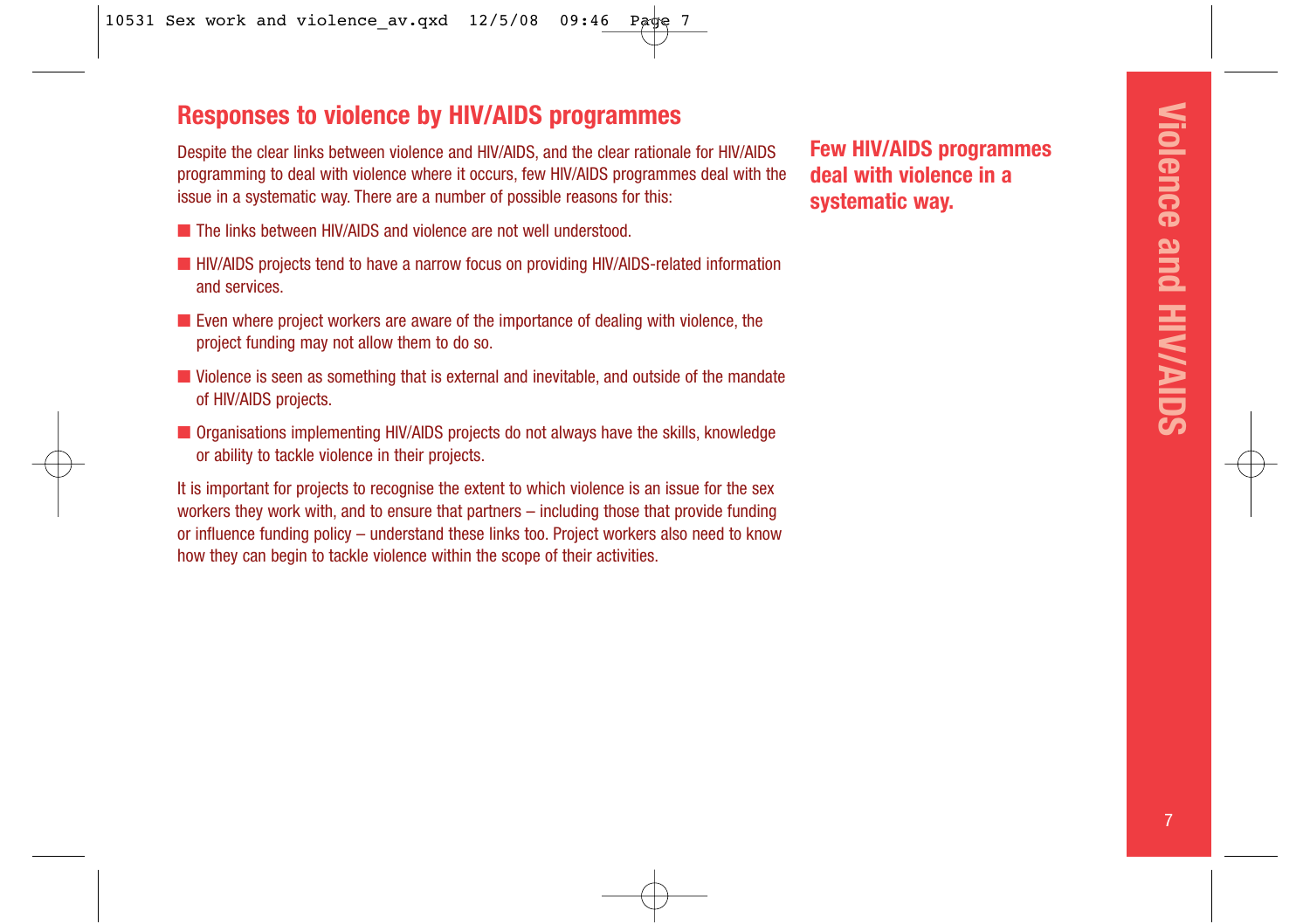A project worker describes the impact of Shari'a law in northern Nigeria on providing health services to sex workers:

"The Shari'a law has caused the sex work industry in the north to go underground thereby making it difficult to target for interventions. This has a direct impact on the health of the sex workers because they no longer have access to information and services. There has also been migration of sex workers from the north to other cities that have lesser sanctions for sex work. This also has implications."

Crago, A., Interview with Irene Patrick-Ogbogu, Women Health Education and Development, Nigeria, March 2006

**Violence is not by any means inevitable for sex workers. But it is far more likely to be a problem wherever sex workers face high levels of stigma and discrimination and where human rights are not protected.**

## **Violence and sex work in context**

Violence is not by any means inevitable for sex workers. But it is far more likely to be a problem wherever sex workers face high levels of stigma and discrimination and where human rights are not protected. Sex workers are often stigmatised and discriminated against, both because of how their work is viewed by society, and because they are marginalised in other ways – for instance, if they are women, transgender, or men who have sex with men, or even if they are migrants. In many countries, sex work is restricted in some way by national or local legislation or policy. Harsher laws tend to increase the incidence of violence against sex workers. But in nearly all contexts, the lives of sex workers are significantly affected by police enforcement strategies and public health policies.

Because of these different factors, sex work is forced underground in many places, putting people who sell sex at greater risk of human rights violations, including violence. This happens in a number of ways:

- People have to sell sex in situations that make it harder for them to keep themselves safe, for instance: working alone; working in darker, less public areas; moving around frequently to avoid being seen, and thereby working in unfamiliar areas; spending less time negotiating arrangements and checking clients for danger signs such as drunkenness or aggressive behaviour.
- People who sell sex are more likely to migrate to different regions or countries to avoid stigma, persecution and violence from within their own community. As a result, their vulnerability can be compounded by the social isolation and exclusion often faced by migrants.
- People who sell sex often do not receive adequate protection from the police and judiciary, and their complaints are rarely taken seriously. This can happen even in countries where sex work is legal, because of the way sex work is viewed by society, or because related activities (such as soliciting for clients or buying sex) are illegal. In many countries, sex workers are seen as being to blame if they have experienced violence, and this makes it even less likely that they will make a complaint to the authorities.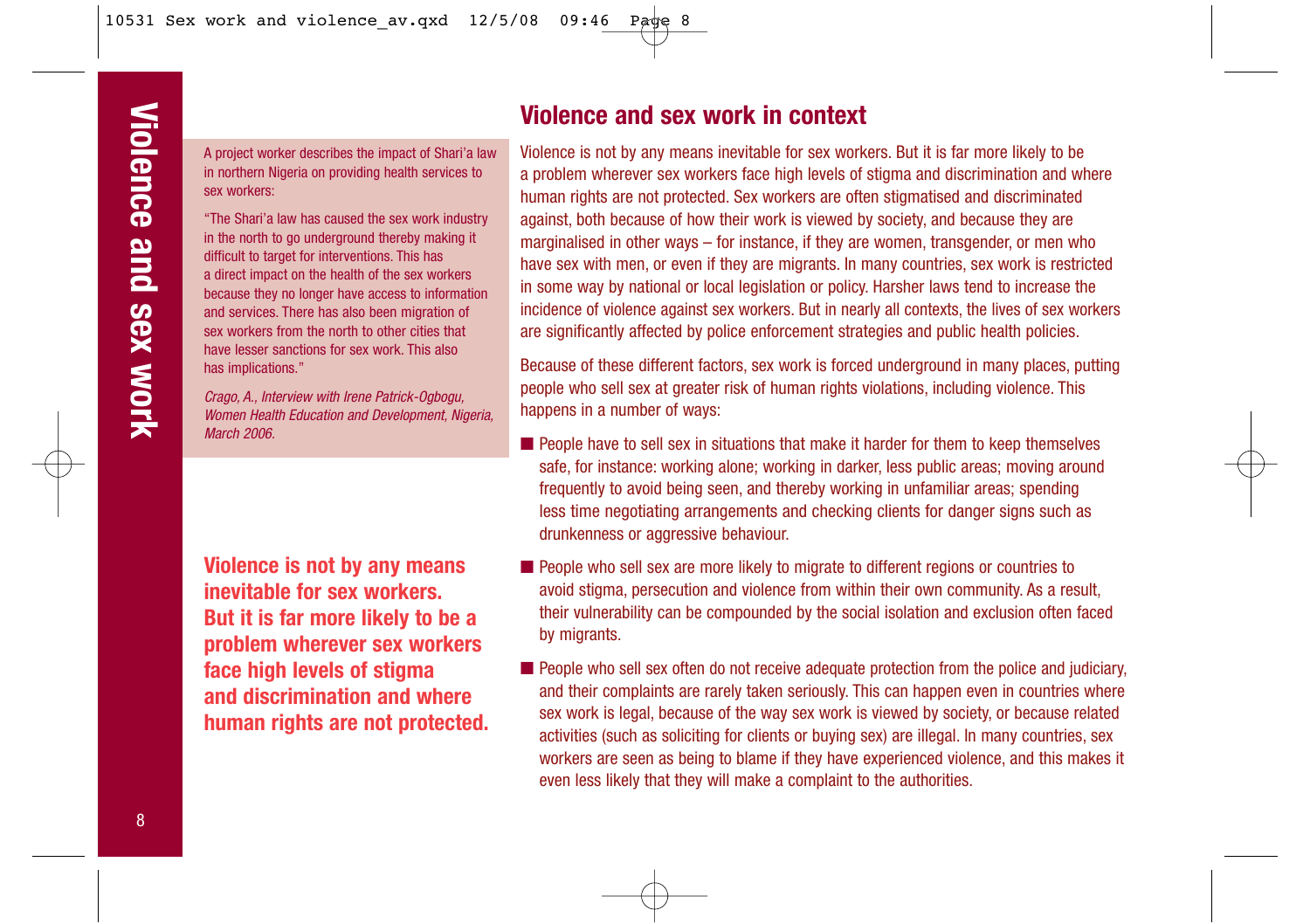■ In countries where there is a general lack of human rights protection, sex workers often seek protection from non-state actors such as local gangs or even police officers working in an unofficial capacity. This puts sex workers at risk of extortion, and they may still be vulnerable to violence from their protectors.

- A more hidden sex work environment can also limit the ability of sex workers to develop solidarity within their own community, thereby increasing the risk of violence and decreasing the amount of support available when violence occurs. It also makes it harder for them to share information and ideas about how to avoid violence.
- Sex workers in these situations often have less power to represent themselves when negotiating with healthcare providers and researchers. This can make them vulnerable to unethical practices, leading to further violations of their rights.

These examples demonstrate how even the threat of violence can have an impact on the security of sex workers.

Although these situations are common in sex work settings, there are many situations where sex workers do not face violence, or have successfully fought stigma and discrimination and have defended their rights. In Part 2, examples are given of where and how this has happened. These examples contradict three commonly held views about sex work and violence: firstly, the idea that sex work is itself a form of violence; secondly, the idea that violence is inevitable in sex work; and thirdly, the idea that sex workers bring violence upon themselves. The examples show that violence is related to the circumstances under which sex work takes place, rather than being inherently linked to sex work. Understanding this point is an essential part of tackling human rights violations against sex workers.

"The threat of violence from a client or manager/ pimp if a sex worker refuses to have sex with a client without a condom also affects her ability to practise safe sex. The threat of physical or sexual assault will often result in a sex worker 'agreeing' to have sex with a client without a condom, thus potentially exposing her to HIV. This is exacerbated by the fact that clients have economic power over sex workers and will often offer more money for unprotected sex."

Alexander, H. (2001), "The impact of violence on HIV prevention and health promotion – The case of South Africa", Research for Sex Work, 4.

**There are many situations where sex workers do not face violence, or have successfully fought stigma and discrimination and have defended their rights.**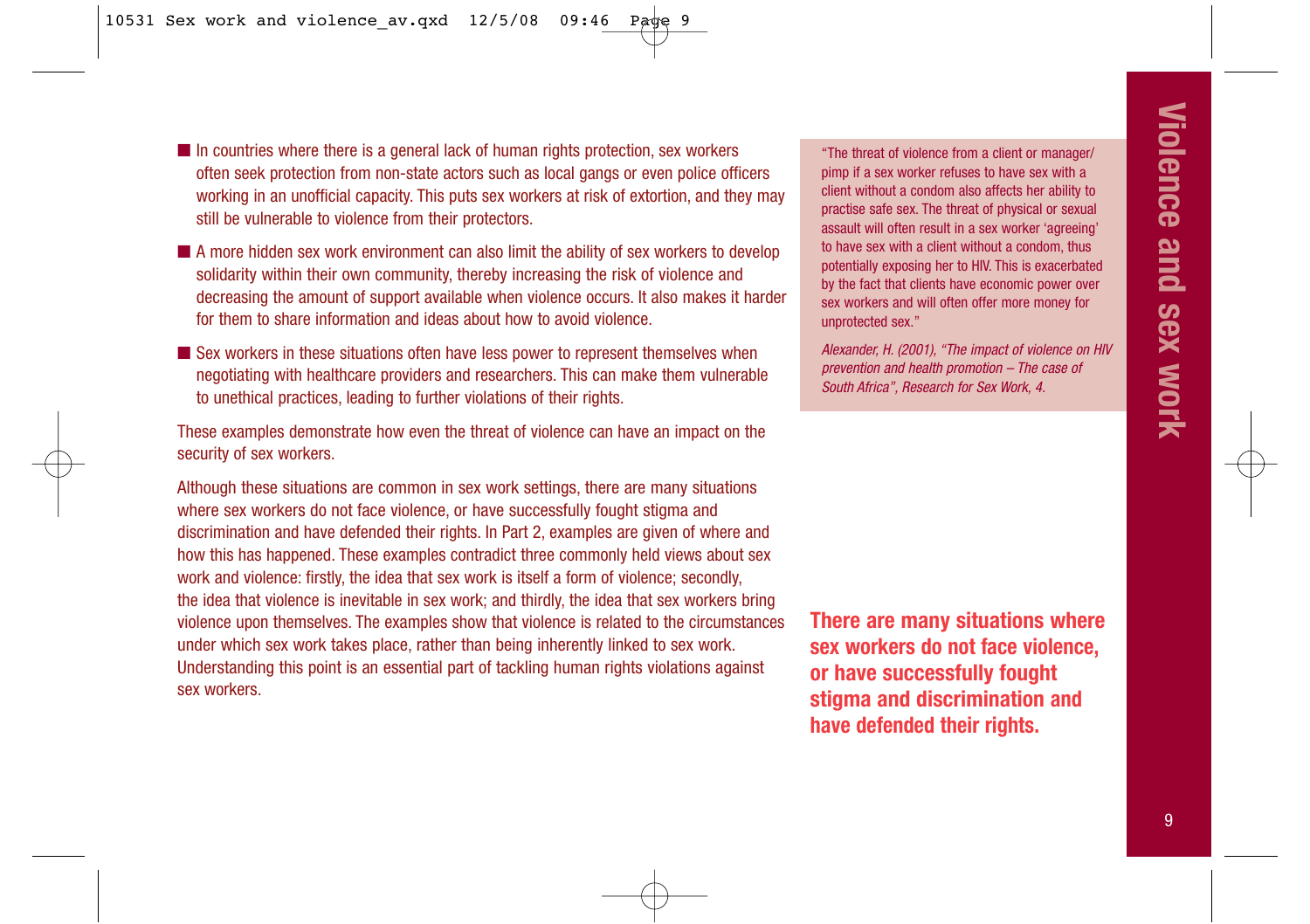"Although not all policemen, pimps, clients, partners and community members are violent, sex workers regularly find themselves in violent situations. The criminalisation of the industry and the stigmatisation of sex workers means that few sex workers are able or willing to report incidents of violence to the police or to access health and support services."

Alexander, H. (2001), "The impact of violence on HIV prevention and health promotion – The case of South Africa", Research for Sex Work, 4.

"Clients who come make trouble. They hit us, they insult us. Some men tear the end of the condom and put Chinese balm so that it burns. Even if we're tired, they don't stop – it's like rape. With all this, they ask for their money back. If you don't give it back, there's a fight."

Quoted in: Sangaré Mollet, B. and S. (2005), Tainted Hope.

**Avoid making assumptions about the sources of violence against sex workers – for instance, that violence always comes from clients or managers of sex workers.**

## **Ways in which sex workers face violence**

If programmes are to make a contribution to reducing violence against sex workers, it is important that programme managers understand what is happening in their particular context. The examples provided here illustrate many different ways in which violence can be perpetrated. The exact situation differs in every setting.

#### Sources of violence against sex workers

Programmes should avoid making assumptions about the sources of violence against sex workers – for instance, that violence always comes from clients or managers of sex workers. Violence from clients may be common in some places, especially when sex workers are not able to properly assess a client's likely behaviour in advance. However it is a rare occurrence in many places. Violence perpetrated by a client generally occurs once a sex worker has accepted the client and they have found a private place; this shows how important it is for a sex worker to be able to assess the client in advance. It is also true that violence is sometimes perpetrated by brothel owners, managers or associates. This is especially so if the relationship is coercive – for instance, if working conditions make it necessary for sex workers to obtain protection, thereby placing themselves under the control of another person.

Violence against sex workers also comes from many other sources. Sex workers are often subjected to verbal and physical abuse by members of the local community. This can be an ongoing problem, or it can be sparked off when local leaders or prominent figures make sensationalist or stigmatising comments in the media. Conversely, the media tends to be far less concerned about reporting violence or murder when sex workers are the ones affected.

In nearly every country sex workers report that they are subjected to police violence in the form of beatings, rape, extortion, or during street clean-up operations, police-led brothel closures or so-called rescue operations.

This happens whether sex work is illegal or not, because even where it is not illegal some related activities are criminalised. Also, the police can exercise power in illegitimate ways when dealing with sex workers, for example by threatening violence if sex workers do not comply with their demands.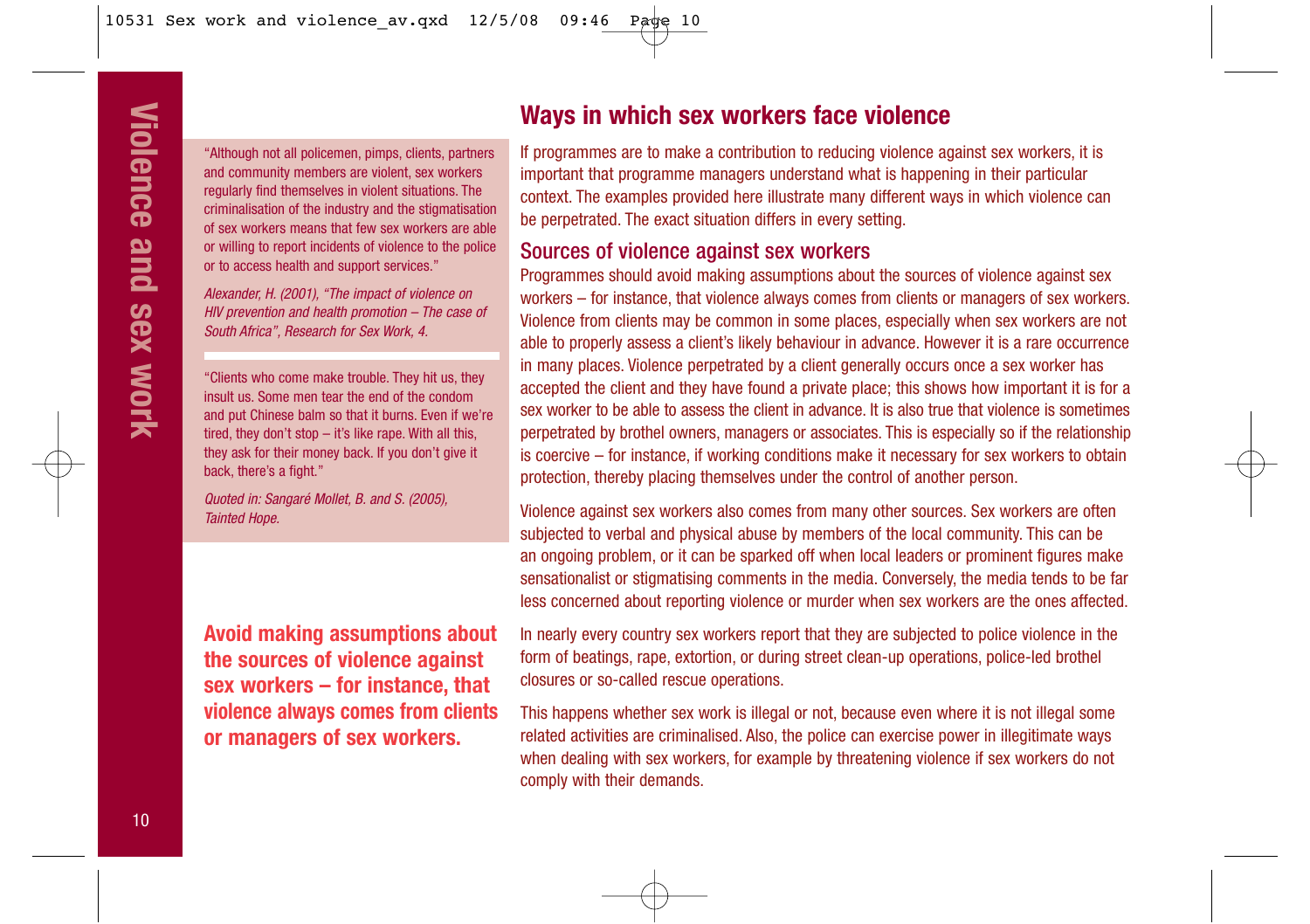It is important to bear in mind that police violence cannot be justified on the grounds that a person is engaged in an illegal activity: the role of police officers is to prevent crime and protect citizens, not to judge or punish. Forms of police coercion reported by sex workers, such as extortion and rape, are illegal and have nothing to do with legitimate law enforcement. The legal status of sex work in any one setting is more relevant in terms of the likelihood of sex workers registering complaints against police violence and having those complaints taken seriously.

As is the case with community-based violence, the extent of police violence can vary widely over time. Clean-up operations, where sex workers are forcibly removed from the streets, tend to come in waves, sparked off by negative media coverage, statements from local politicians, or in preparation for public events or visits from dignitaries. Also, not all police officers behave in the same way. Some individuals abuse their position more than others, and therefore the situation can vary depending on how work shifts are organised.

Police actions can also make sex workers more vulnerable to violence from other sources. When sex workers are arrested, beatings and/or rape by other prisoners or prison guards are common, particularly for male or transgender sex workers who are locked up with men. Quite apart from the violence that occurs during brothel closures, there are also longer-term consequences of such crackdowns. Evicted sex workers lose their possessions and are forced to work in areas they are unfamiliar with, and with clients they do not know. Brothel closures are often presented as operations that aim to rescue sex workers from coercion, but the rescuers themselves are often responsible for coercion and violence.

Research carried out in Madagascar revealed that the vast majority of interactions between police and sex workers had no legal basis. They were more to do with police officers attempting to gain money or sex by virtue of their uniform and weapons or by threatening to use force. For many sex workers, police officers represented an authority to be obeyed rather than one that has defined legal roles and responsibilities to protect them.

International HIV/AIDS Alliance (2005).

**Forms of police coercion reported by sex workers, such as extortion and rape, are illegal and have nothing to do with legitimate law enforcement.**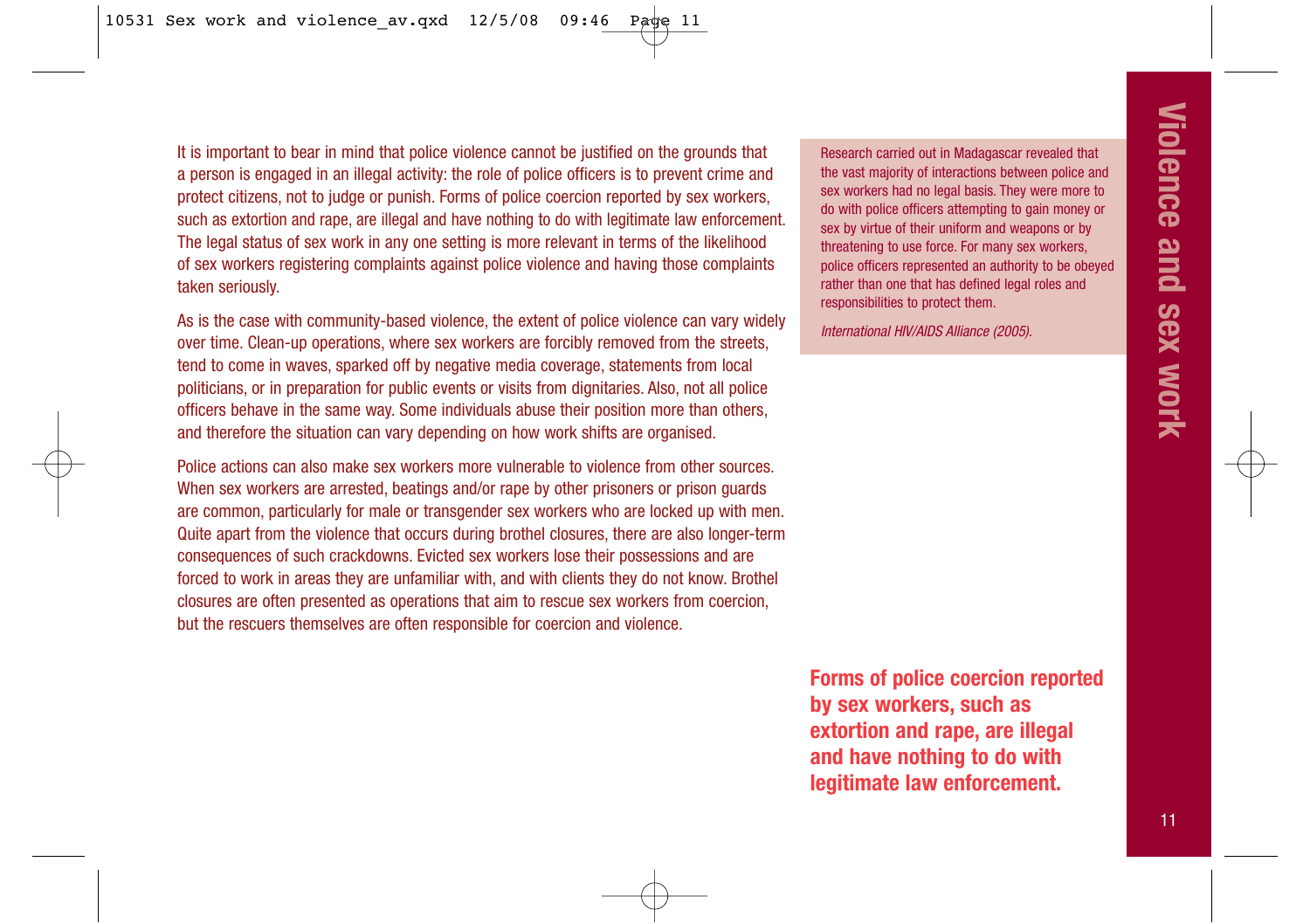In 1999 there was a series of forced brothel closures in Bangladesh, even though prostitution was not illegal. The brothel system had provided a form of security from violence, and the negative impact of removing the system was immediate. Subsequent research with sex workers showed that after this, average numbers of clients increased, as did rates of risky sex and incidence of violence against sex workers.

Jenkins, C. and Rahman, H. (2002), "Rapidly Changing Conditions in the Brothels of Bangladesh: Impact on HIV/STD", AIDS Education and Prevention, 14.

Research protocols require ethical approval, and they therefore usually incorporate strict standards including the principles of voluntary participation and informed consent. However, these principles are not always upheld in the conduct of the research as project workers at Danaya So, a sex worker organisation in Mali, discovered. Researchers from a well-respected national institute, conducting a programme enlisted police officers to help them recruit participants in a brothel. The Danaya So project workers witnessed intimidation and the use of threats of arrest and violence to force sex workers to participate. When the Danaya So co-ordinator made a complaint, the police also threatened her with arrest for disrupting the research programme. Danaya So also informed WHO of the problems. More recently there have been fewer problems in terms of how researchers conduct themselves with sex workers, although other problems persist – for instance, long delays in providing the test results and medications to which participants are entitled.

Other potential sources of violence against sex workers include family members, partners and other sex workers, especially when circumstances make it hard for sex workers to develop solidarity as a group. When violence in sex work communities is common or normalised, it can be the case that there is more violence between sex workers and by sex workers against their children. Health professionals can also be a source of violence: doctors can be verbally abusive and can take advantage of sex workers; and there are many documented examples of researchers allowing force and coercion to be used to get sex workers to participate in their studies.

In some countries, criminals and gangs are also a source of violence. This can be particularly difficult to tackle, especially where gangs are involved in protecting some sex workers and not others, or where the police are unwilling or incapable of tackling the gangs.

These examples show that violence can come from many sources. But in many places, some or all of them may actually provide a source of support or protection from violence. It is crucial for programme managers to begin with an open mind and to expect the unexpected, while not making any assumptions about how violence affects sex workers in a given setting.

#### Places and situations where sex workers face violence

Another common assumption is that violence against sex workers always occurs in their place of work. Where sex workers are highly stigmatised or controlled by other people, violence in the workplace is a major problem, and brothel-based sex workers are not necessarily less at risk than those who work on the streets.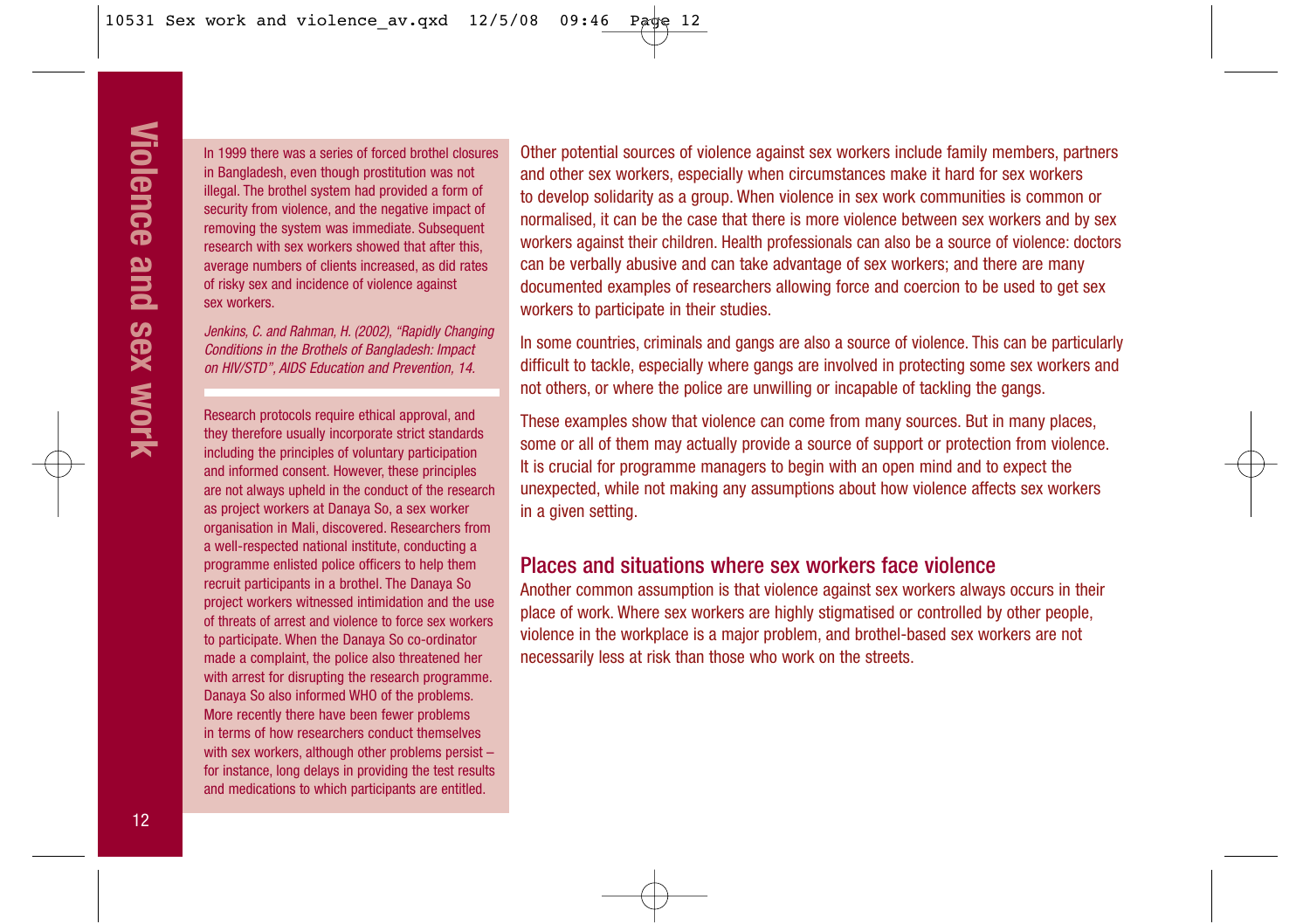Once again, in thinking about where violence occurs it is important to avoid equating sex work with violence; rather, it is important to understand violence as one of the consequences of stigma against sex workers. So, sex workers also face violence when they are not working, either because they sell sex, or because they have few sources of support. Generally speaking, women, transgender people, men who have sex with men and migrants are more likely to face violence, irrespective of whether they are involved in sex work or not. Particular problems for migrant sex workers include: irregular residency status; being indebted to those facilitating their migration; racism; not being able to speak the language of their new place of residence; and being poorly informed of the existence of services and support. It has already been shown that these problems increase their risk of experiencing violence.

Violence also occurs in many other settings: at home, in hospitals, in police stations and prisons. Other situations where there is a higher risk of violence include: national borders (where migrants are often the victims of extortion), shelters for vagrants or homeless people, and sex worker rehabilitation centres, where it is common for sex workers to be detained against their will.

There are many examples of violence from gangs and militias. In one study in Cambodia, a third of surveyed sex workers said they had been gang-raped by gangsters. In Peru, some local governments have financed militias to clamp down on prostitution, resulting in intimidation, violent attacks, and restriction of liberties of sex workers. In Pakistan, militias have been implicated in the murder of sex workers.

Jenkins, C. (2006), Violence and exposure to HIV among sex workers in Phnom Penh, Cambodia. Policy Project, Washington DC.

Miluska Vida y Dignidad (Peruvian sex worker association), Press release issued in Lima, Peru, 5 July 2007. BBC News: "Pakistan 'prostitutes' beheaded", 7 September 2007 (http://news.bbc.co.uk /1/hi/world/south\_asia/ 6983692.stm).

Transsexual sex workers in Montréal, Canada, said that being put in police or prison cells with men was the situation where they were most likely to face violence. In their view, dealing with this situation was a bigger priority than tackling the risk of street-based violence. Male sex workers also report high levels of rape in prisons.

Stella, Montréal: Bulletin Stéllaire and Revue **Constellation**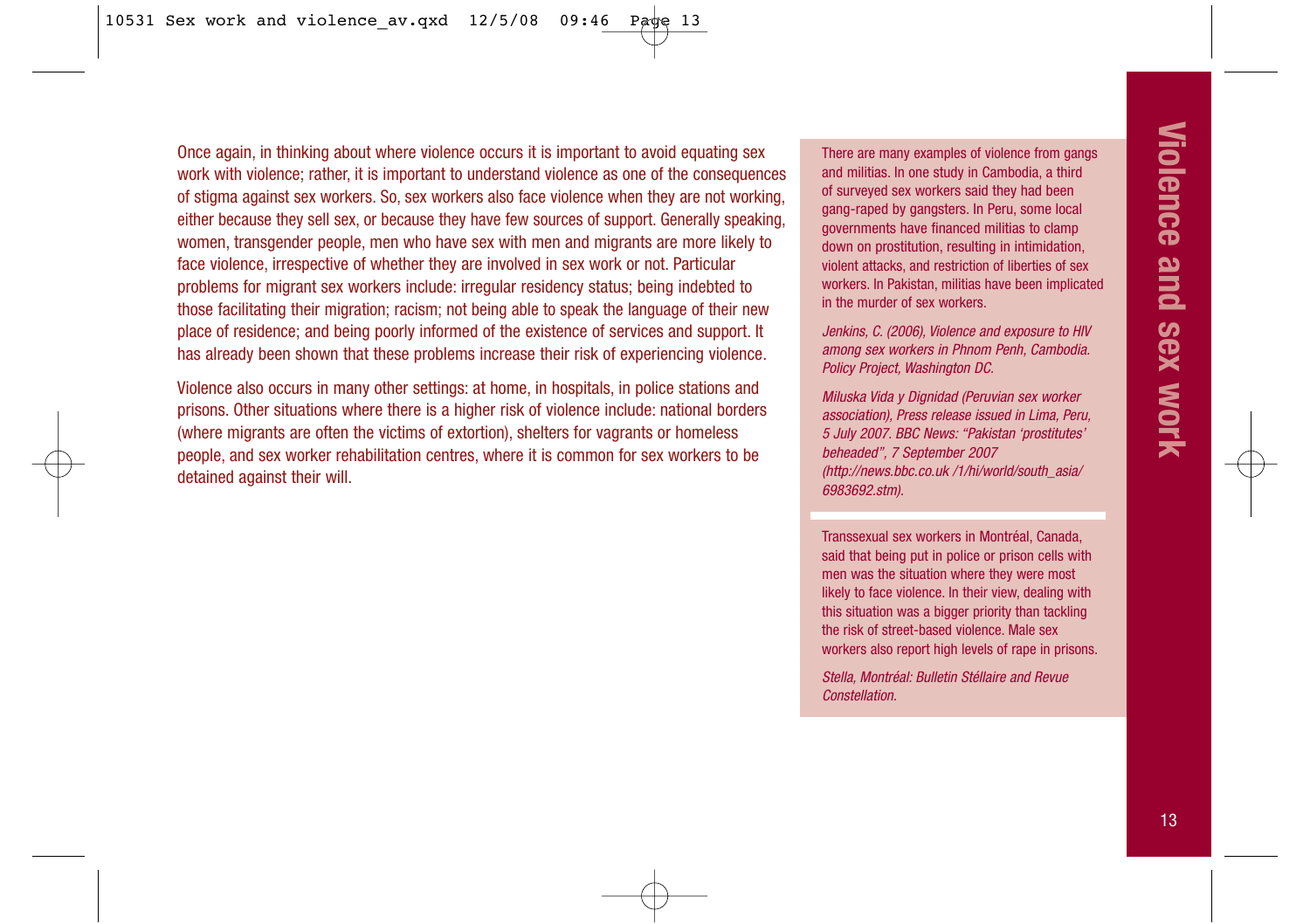"'The entire community was terrorized,' said Meena Seshu when asked about the impact of 200 police descending on the brothels of Sangli, India, on May 20, 2005. According to Seshu, the point of the raid was not to provide help and safety to those inside. If it had been, sex workers would not have been abused with harsh language, their calves would not have been struck with lathees (clubs) as they tried to run, and outreach workers from her organization, SANGRAM, would not have been beaten as accessories."

Thomas, R. (2006), "Spotlight on Meena Seshu, SANGRAM: Sex Worker Rights in Rural India", Spring 2006 Sexual Health and Rights Program (SHARP) Newsletter, Open Society Institute.

An interview with a project worker in Nigeria illustrates some of the problems with sex worker rehabilitation efforts:

"Who runs the rehabilitation homes? There are rehabilitation homes run by an NGO that belongs to The Vice President's wife while some are run by Government. Do they do anything unethical? Some of them are forced to have sex with the policemen; if they refuse they are raped violently. They are made to stay undressed and mocked."

Crago, A., Interview with Irene Patrick-Ogbogu, Women Health Education and Development, Nigeria, March 2006

**The more integrated sex workers are in society, the less vulnerable they are.**

Situations where there are high levels of consumption of drugs or alcohol are often associated with violence. Alcohol in particular can make people more likely to behave aggressively and violently, and over-consumption of alcohol can inhibit sex workers' ability to protect themselves. This is a particularly complex issue because alcohol and drugs can in themselves form part of a person's coping strategies – for instance, consuming alcohol to get over fear.

Finally, there are many accounts of outreach workers and peer educators facing violence in the course of their work, and particular attention is needed to ensure they can carry out their activities safely.

These examples show how varied the sources of violence against sex workers can be, but they do not reflect the reality in every setting. Generally speaking, the more control sex workers have over their lives and working conditions, and the more integrated they are in society, the less vulnerable they are. This is the main starting point for many of the strategies outlined in Part 2.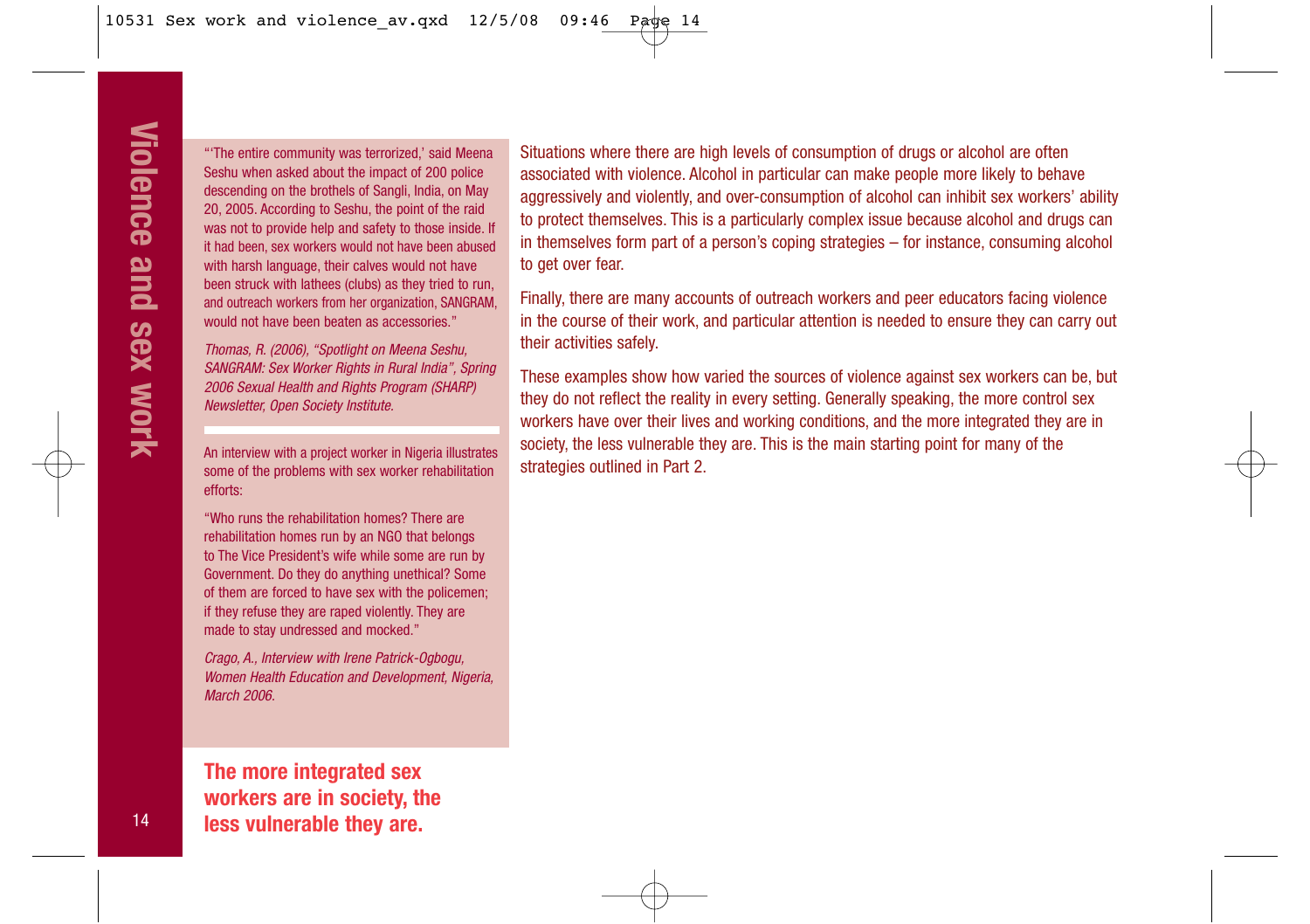# Part 2: **Tackling violence against sex workers**

Part 2 provides examples of ways in which HIV/AIDS projects can help reduce the incidence of violence against sex workers and provide support to those who experience violence. The first section describes basic principles, which should be applied in any context. The second and third sections describe examples of activities (or "strategies") carried out directly with sex workers, and in the broader environment that affects them. These examples are not intended as a checklist of activities to carry out; rather, they represent a range of ideas that should be considered and that may be combined, depending on each context.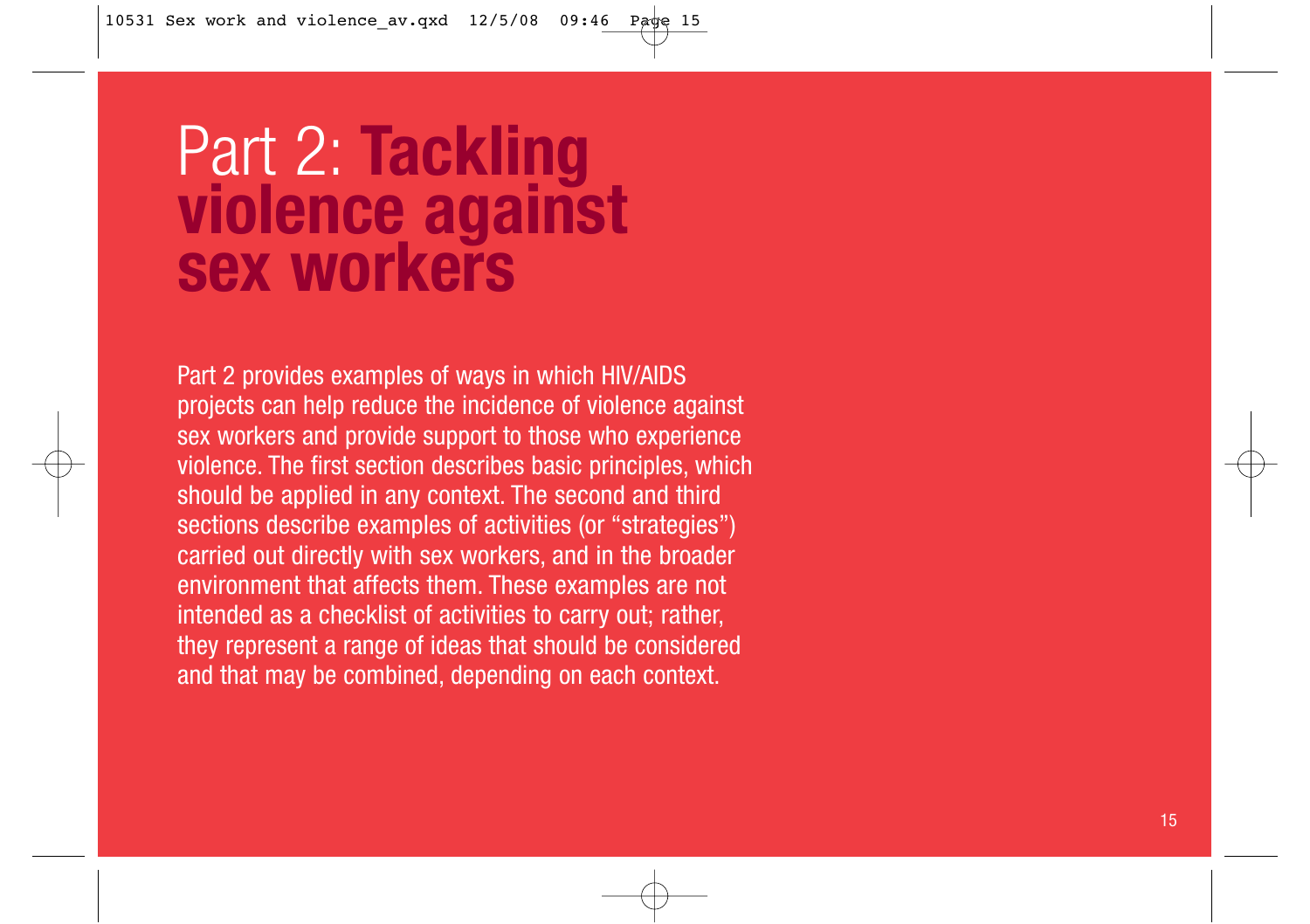A study in Brazil concluded that one of the main reasons for sex workers not seeking help after experiencing violence was that they did not know where help was available – whether it be medical support, legal support, or redress for human rights violations.

Longo, P., Telles, P. (2001) "Violence against female sex workers in Brazil – preliminary findings from a Horizons study", Research for Sex Work, 4.

**Projects should avoid making assumptions about whether the sex workers they work with are facing violence, or about where and how violence takes place.**

This section outlines some of the basic principles and approaches that sex work projects should adopt in order to identify whether violence is a problem and how to begin addressing it.

## **Ask sex workers to identify the problem**

As the first part of this quide shows, sex workers experience violence in many different ways. Project managers should avoid making assumptions about whether the sex workers they work with are facing violence, or about where and how violence takes place. They should also avoid equating sex work with violence or simply seeing violence as an inevitable part of sex work. The first basic principle in addressing violence against sex workers is to ensure that sex workers themselves identify and analyse their situation to establish what problems and issues need to be addressed.

#### Barriers to sex workers discussing violence

There are many potential barriers to sex workers identifying violence as a problem and to discussing it openly. Because of the relationship between violence and fear, and because sex workers themselves are often blamed for the violence they experience, they may be reluctant to talk about it, even where it is a major problem. Some may feel ashamed of having been a victim of violence, or they may fear that openly discussing violence will put them in greater danger. Indeed, in some situations, sex workers face violence so regularly that they come to view it as something that is inevitable. If they feel that there is nothing that can be done about violence, they may be unlikely to raise it as a problem when talking to project workers.

For this reason, projects need to build relationships of trust with sex workers before they can begin to discuss violence, as is the case with any sensitive issue. They should not pressure sex workers into discussing these issues, but rather should try to provide safe environments where sex workers feel able to discuss them.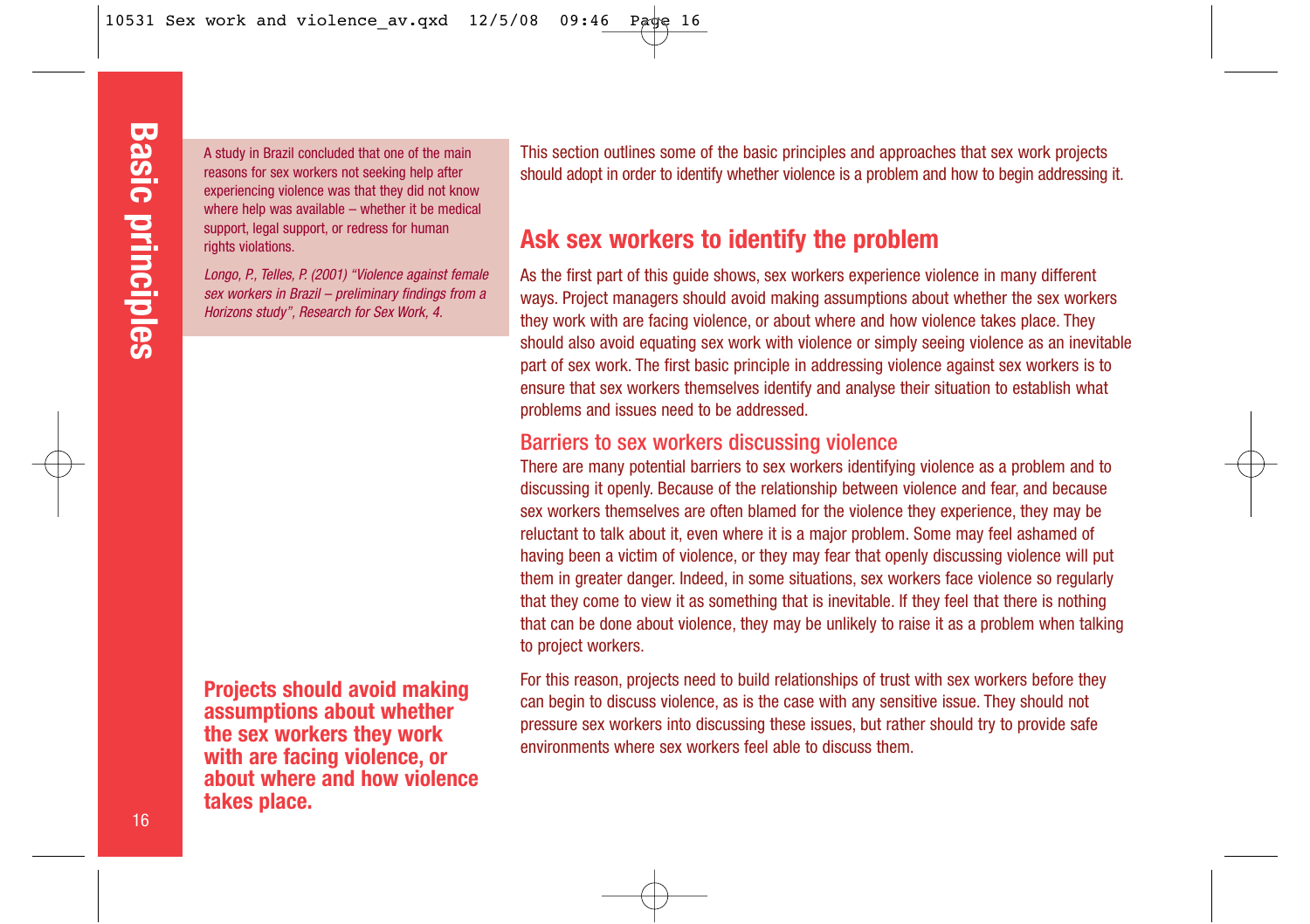Within a specific location or within a given group of sex workers, individuals will have different experiences of violence. For instance, migrants, transgenders or young sex workers may face violence more often as they have fewer sources of support and fewer strategies to avoid or deal with violence. Many projects only work with the most visible sex workers; those they fail to reach are often the most marginalised and the most at risk. Projects must therefore ensure that the experiences of the majority or of those who are the most confident do not hide differences or specific issues within a group.

The issues surrounding violence tend to be more complex than they seem and projects must not force sex workers into doing or saying anything that might put themselves in danger.

There are a range of techniques that can be used by projects to ensure that they gain a proper understanding of how violence affects sex workers in a given location, and what can be done to change this.

**Many projects only work with the most visible sex workers; those they fail to reach are often the most marginalised and the most at risk. Projects must ensure that the experiences of the majority do not hide differences within a group.**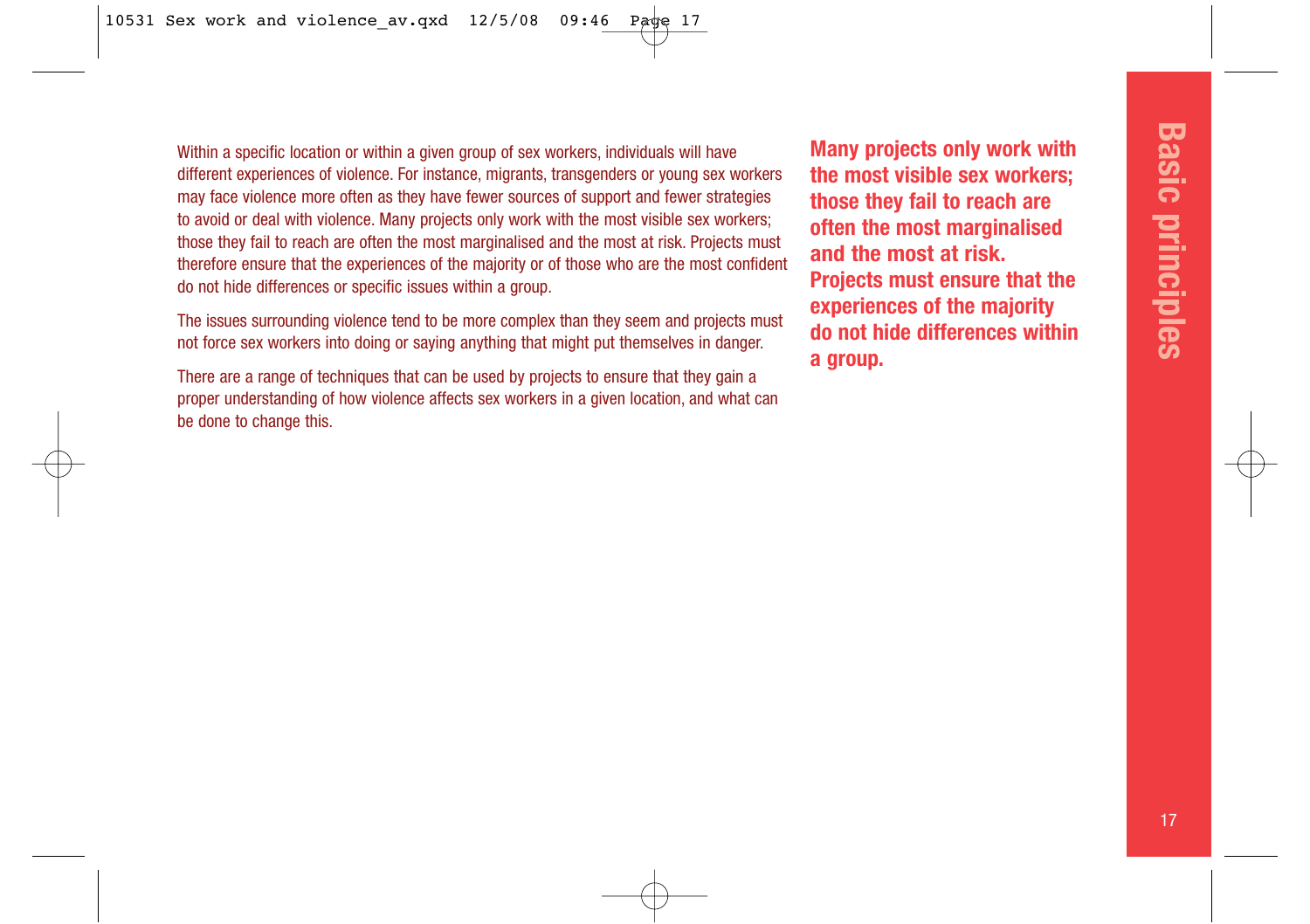Tools Together Now, a toolkit developed by the International HIV/AIDS Alliance, describes a number of types of tools that can be used to stimulate participatory discussions:

- Mapping tools, which can be used to help provide an overview of dangerous places or of support services.
- Time analysis tools, which can help show how danger or risk changes at different times during the day or even over a year or more.
- Linkages and relationship tools. These can be used to better understand how different individuals, groups, organisations, or services link together; or to analyse the consequences of different events or actions and how they affect the risk of violence.
- Measuring and prioritising tools, which can be used to assess how big a problem is, or the relative effectiveness of different strategies to tackle it.

Adapted from: Tools Together Now, International HIV/AIDS Alliance (2006).

### Participatory assessment and learning techniques

A relatively formal approach would involve using participatory assessment and learning techniques. These are useful in situations where it is possible for a project to organise group sessions with sex workers. If used correctly, these techniques have a number of advantages:

- They make it easier to collect a range of views and experiences, so that it is not just the views of dominant or confident people that are discussed. This is because they allow people to express their ideas in different ways according to what makes them feel most at ease.
- Unlike classical research methods which require individual respondents to talk about themselves, participatory approaches give participants the option of talking about "the community" or "people like us". In this way they can enable people to discuss issues without necessarily having to directly relate their own experiences, which can be very traumatising.
- $\blacksquare$  They allow people to think about issues such as violence from different perspectives for instance, the perspectives of individuals who are victims or perpetrators; of specific groups of people; and of the overall community. This makes it easier to understand overall patterns of violence and the different levels at which it might be tackled.
- $\blacksquare$  They allow people to think about how violence or any other problem affects their lives and security in general. This means that even in places where sex workers are resigned to violence, they can begin to understand how much impact it has on other parts of their lives, such as their level of poverty or the security of their children.
- They make it possible to formalise the participation of sex workers, ensuring that they themselves rather than project workers identify problems and solutions. They help to build leadership and motivation to do something about the issues being discussed.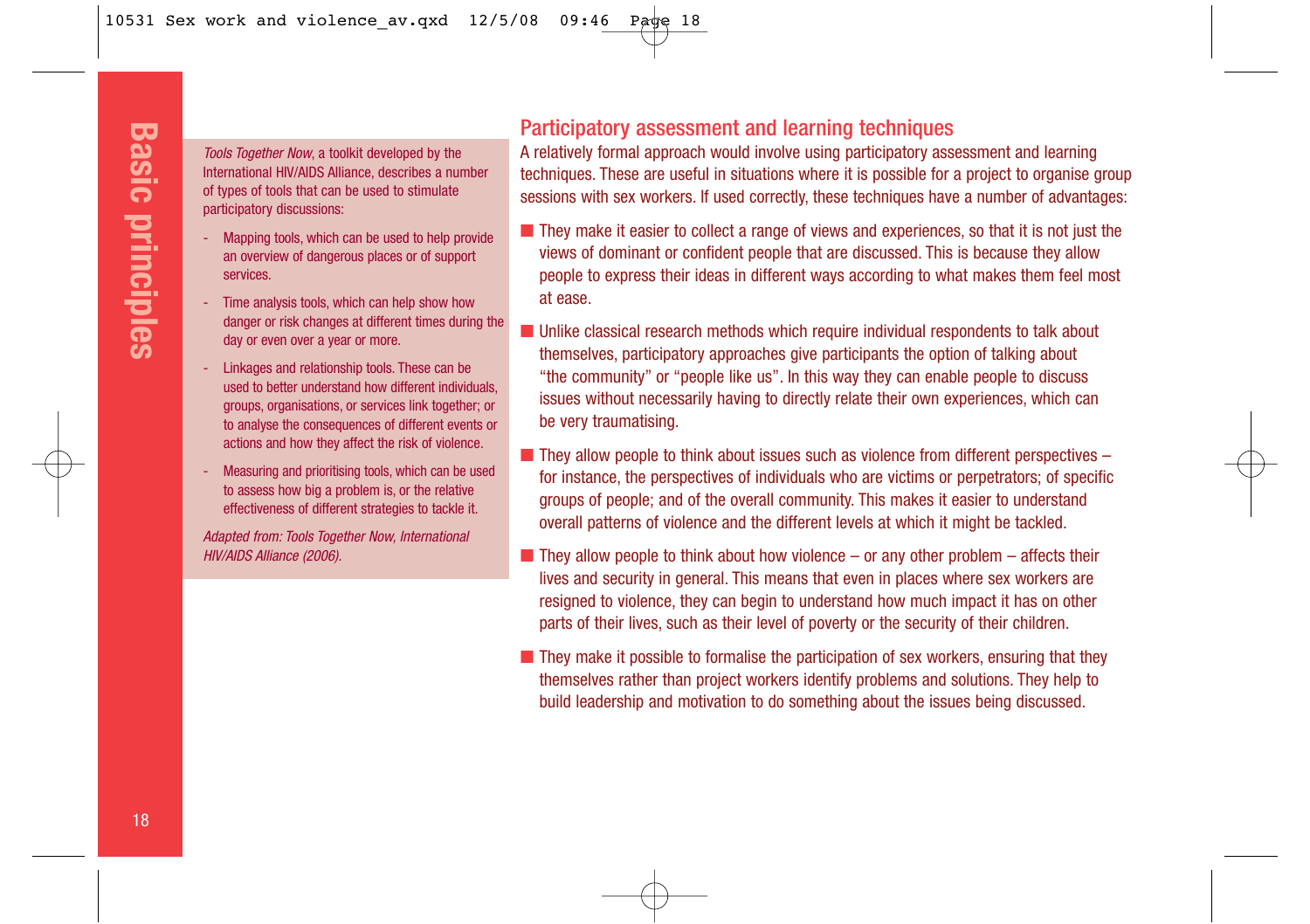Participatory techniques are often presented in a package, as part of a process called a "participatory rural appraisal" or "participatory community assessment". These processes can be a very good starting point to get baseline information for a project as they help identify the problems to be addressed. But the techniques can and should be used throughout the lifecycle of a project, to encourage those they work with to constantly analyse and review what is happening. This is especially true when trying to address issues such as violence, which may be complex and not easily identifiable at the outset. The way violence occurs may also change over time, and this is another reason why projects should keep up to date with the problems sex workers are facing.

The bibliography at the end of this guide contains references to a number of documents that explain how to use participatory techniques. These include a range of tools that can be used to stimulate discussions on different types of questions. Most of these tools need to be adapted if they are to be used to discuss violence with sex workers. The best way to adapt them is to try them out and observe the positive and negative aspects of each. Tools should be avoided or adapted if the discussions they lead to include any of the following happening:

- $\blacksquare$  Not everyone present participates fully some people are marginalised from the discussion.
- People are upset or traumatised by the discussion.
- The discussion leads to some participants being blamed or shamed.
- The tool or technique fails to stimulate a useful discussion.

In some cases these problems may occur because of the way the facilitator is using the techniques, or because the facilitator is not comfortable with the issues being discussed. The manuals referred to provide guidance on how facilitators should approach their work.

**The way violence occurs may also change over time, and this is another reason why projects should keep up-to-date with the problems sex workers are facing.**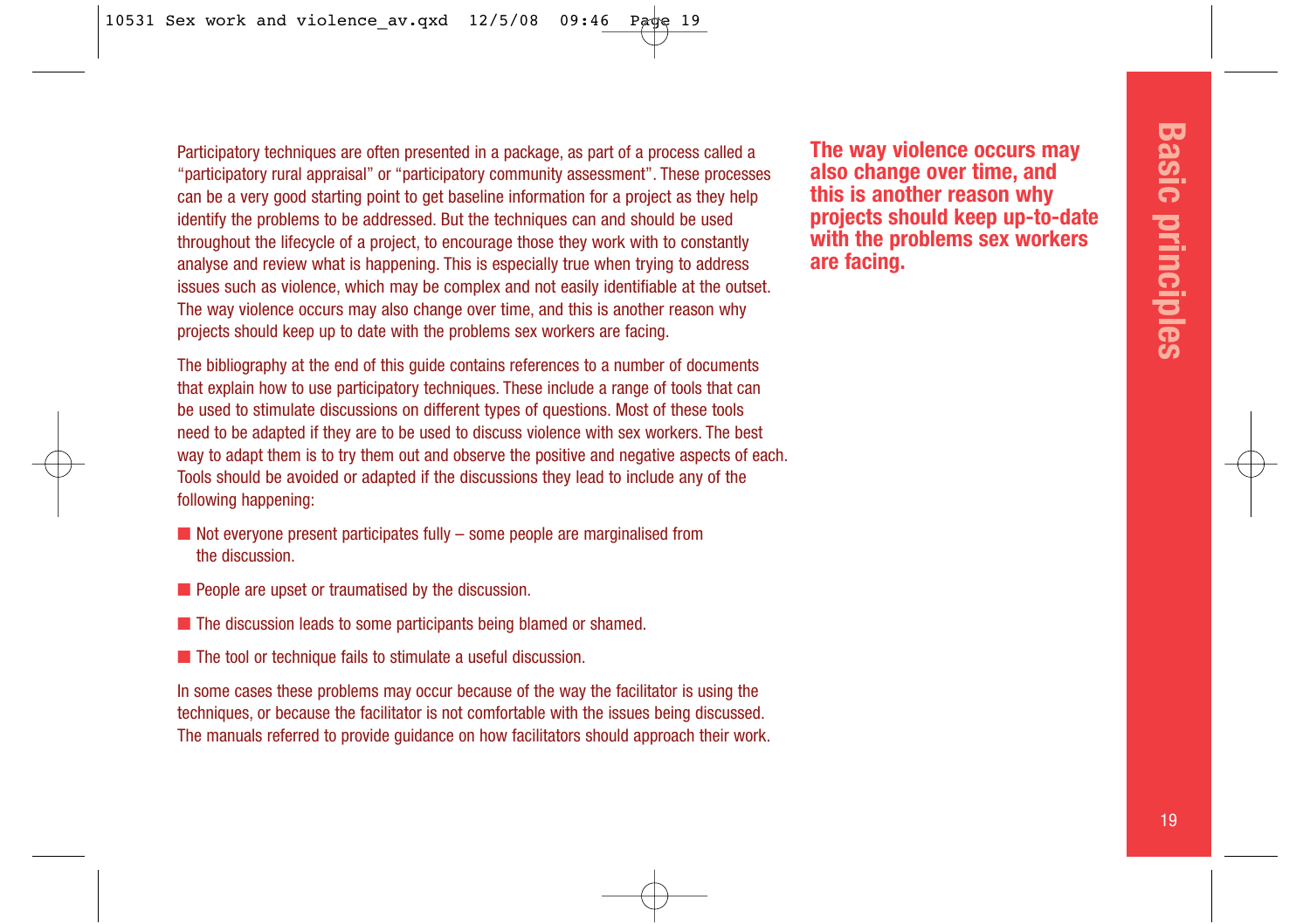Médecins sans Frontières (MSF) faced a particular challenge in its work with migrant sex workers in Svay Pak, Cambodia.

From MSF's perspective, providing only clinical services was not enough to ensure the effectiveness of their efforts to combat HIV/AIDS. It was important to find ways of addressing some of the broader issues affecting sex workers' vulnerability and risk, in a way that did not threaten the brothel owners or other powerful groups such as the police. However, they were working in an area where sex workers faced serious restrictions, with their movements being controlled by brothel owners and the police. The owners of the brothels were generally suspicious of the activities of any organisations that tried to work with the sex workers, although they were keen to allow sex workers to attend clinical services.

MSF therefore worked with sex workers to set up a drop-in centre just above the clinic. The centre provided an informal safe space which sex workers could attend at the same time as they made visits to the clinic. In time, the centre began to organise regular group activities including structured discussions about well-being, about common needs of the community and ways of acting upon them. Gradually, it became possible to organize discussions on sensitive issues such as violence and how to avoid it, although facilitators were very careful to allow these discussions to emerge in their own time, rather than forcing the issue.

Busza, J., Hom-Em, X., Ly, S., Un, S. (2001), "Petals and thorns: the dilemmas of PLA and debt bondage", PLA Notes, 40.

It is important to keep in mind that participatory tools are often designed with a view to analysing a specific issue. For instance, specific manuals exist for conducting participatory assessments on HIV or health. Moreover, they often use problems as a starting point: for example, a manual would be designed to examine reasons for risky sexual behaviour or poor health. When it comes to analysing violence, however, it is not advisable to have violence as the starting point of the discussion. Instead, facilitators should use participatory discussions in such a way that participants can raise the issue if they wish, but without being asked or forced to do so.

One way of doing this is to ask participants to talk on a much broader level about the things that affect their well-being or happiness. Taking this more positive approach can be more empowering for participants. It also situates the discussion in terms of their whole lives rather than one specific aspect of their lives. A discussion about what helps or hinders well-being can then lead to more specific questions, for instance, about how poor health or fear of violence help or hinder well-being. Another good reason to adopt this positive approach is that the things that contribute to a person's overall well-being are often good starting points for discussing ways of dealing with violence.

#### Other ways to build awareness of the impact of violence

Many projects – perhaps most – will not be able to organise formal discussions along the lines described above. In some cases it will not be possible to get a representative group of sex workers together; in others, it may be too time-consuming or even too dangerous to organise such an activity. Some sex workers may be suspicious of such activities or may find it difficult to attend sessions if their partners or associates are suspicious. In other cases, as discussed above, violence simply may not come up as an issue, especially if sex workers consider it to be a fact of life.

In these situations HIV/AIDS projects need to find alternative ways to open up the discussion on how violence occurs. They should also make efforts to build awareness that violence is unacceptable.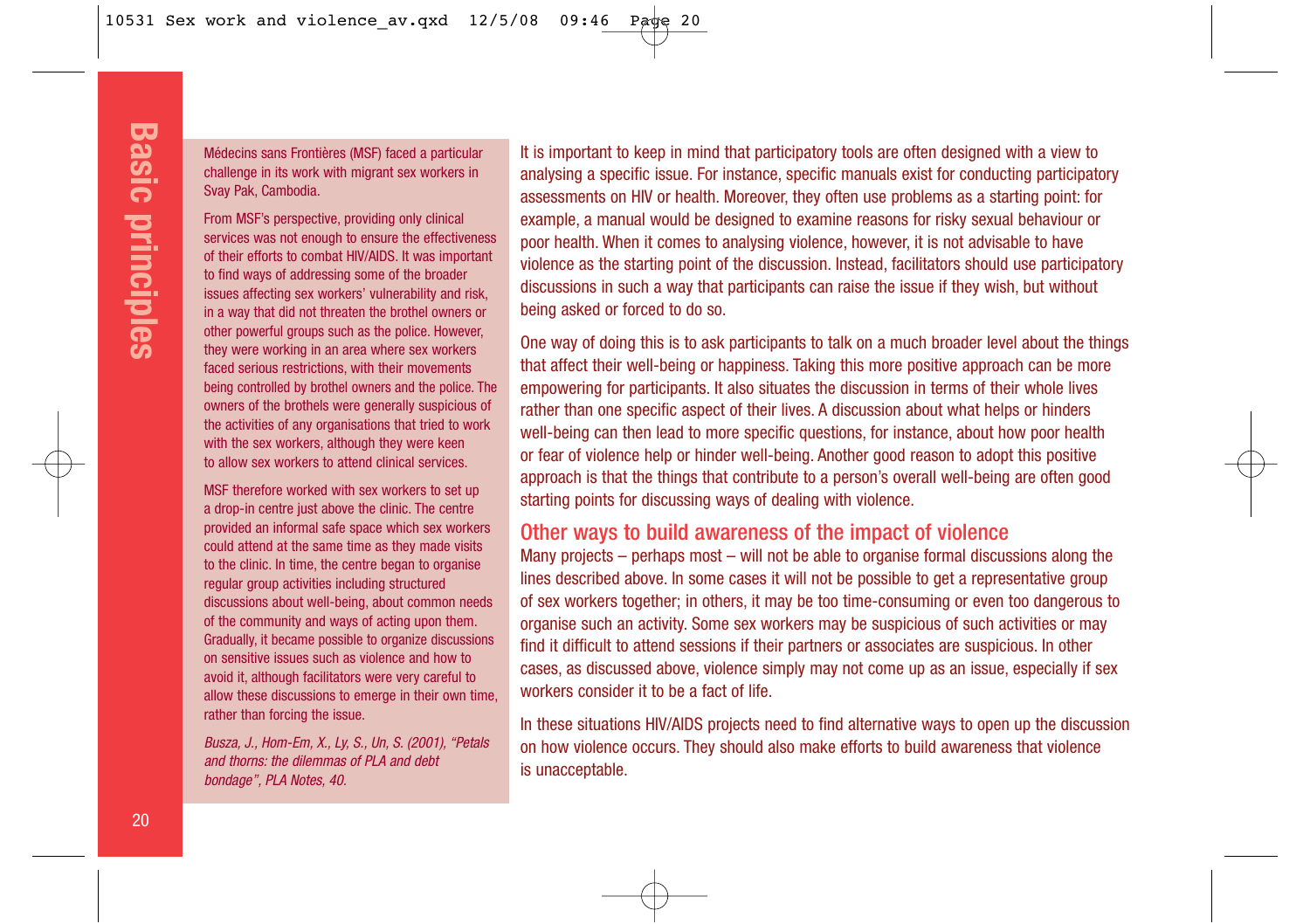One way this can be achieved is through the creation of safe spaces where sex workers can meet outside of work. These spaces do not need to conform to any particular design, and they may or may not involve structured activities, such as health or literacy education; the most important thing is that they do whatever sex workers say they would find useful. As well as being worthwhile in their own right, such activities can help to build solidarity between sex workers, and individual self-esteem. This should make it easier for sex workers to start discussing the problems they face as a group and to start thinking about how to address them. Like any effective HIV/AIDS intervention, it takes time for these activities to develop and to have an impact, and projects should be planned with this in mind.

In some situations it may be appropriate for projects to be proactive in putting violence on the agenda for sex workers, especially when violence is clearly very prevalent but not acknowledged as such. In these cases, it is likely that the project will already have some knowledge of what is happening and how, so there is less risk of making incorrect assumptions. Moreover, projects can raise the issue of violence in a relatively abstract way, without making explicit or direct references to how the situation relates to sex workers. This could be done by producing leaflets or setting up radio discussions on violence as a general issue, referring to any research published on the prevalence of violence in the population as a whole. It is also useful to make references to national and international laws and human rights agreements that deal with violence and personal security, in order to back up condemnations of violence. Any materials produced should also include information on sources of support for those who are victims of violence, where such services exist.

In Brazil, a sex work group, Fio de Alma, was concerned about the level of violence that sex workers in Rio de Janeiro lived with, and even accepted to some degree. With government support, the group conducted a campaign that began with encouraging sex workers to regard violence as a violation of their rights and advocating for improved responses by police. Another important activity was to disseminate tips for avoiding violence and direct support to sex workers who experienced violence.

**In some situations it may be appropriate for projects to be proactive in putting violence on the agenda for sex workers, especially when violence is clearly very prevalent but not acknowledged as such.**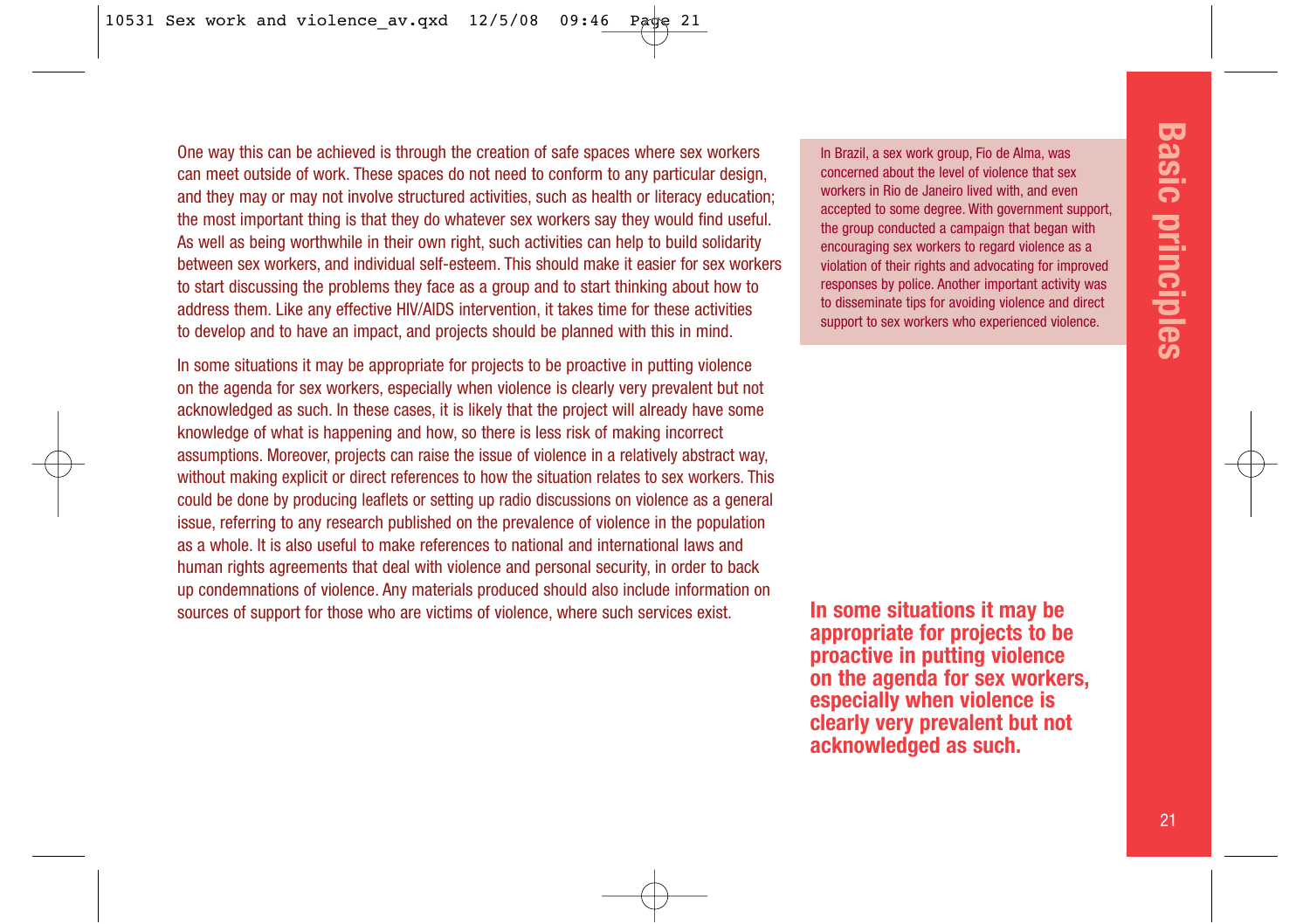**Experience shows that in nearly every situation where sex workers face violence, they already have some strategies to protect their safety and health.**

## **Start with what sex workers are already doing to deal with violence**

Below we give some examples of different strategies that have been used to successfully deal with violence against sex workers. In every case, sex workers themselves came up with these strategies. Experience shows that in nearly every situation where sex workers face violence, they already have some strategies to protect their safety and health. Sometimes these strategies are effective, but sometimes they can create other dangers. Projects should encourage sex workers to talk about how they deal with violence and the advantages and disadvantages of certain actions. Rather than introducing new ideas, projects should begin by sharing and building on the positive things that already exist, and by reducing the negative aspects. **Experience shows that in nearly**<br> **Experience sext works and the reserved the receiver shows that in workers face violence, they with these stategies. Experience shows that in already have some strategies to take workers** 

In order to help sex workers build on what they are already doing, HIV/AIDS projects can encourage them to discuss how each strategy works. The following questions may be useful in doing this:

- $\blacksquare$  Is it a strategy used by sex workers themselves? In other words, is it a skill or a piece of information that can help an individual to reduce his or her risk of violence? Or is it something that sex workers can do as a group to reduce the violence they face or to support those affected by violence?
- Is it a strategy aimed at affecting the broader environment? In other words, does it help to change the behaviour of those who perpetrate violence, to improve access to services and information for sex workers and other marginalised groups, or to tackle any of the other broader human rights abuses that put sex workers at greater risk of violence?

After considering strategies in this way, projects can support sex workers to develop ideas about ways to strengthen and extend those strategies to ensure that they help more people. For example, if not all sex workers are aware of the individual strategies that can help them, what would be the best way to inform or train them? If some sex workers are currently excluded from strategies such as group solidarity and support, what is the best way to include them? The aim here is to help ensure that all sex workers – including the most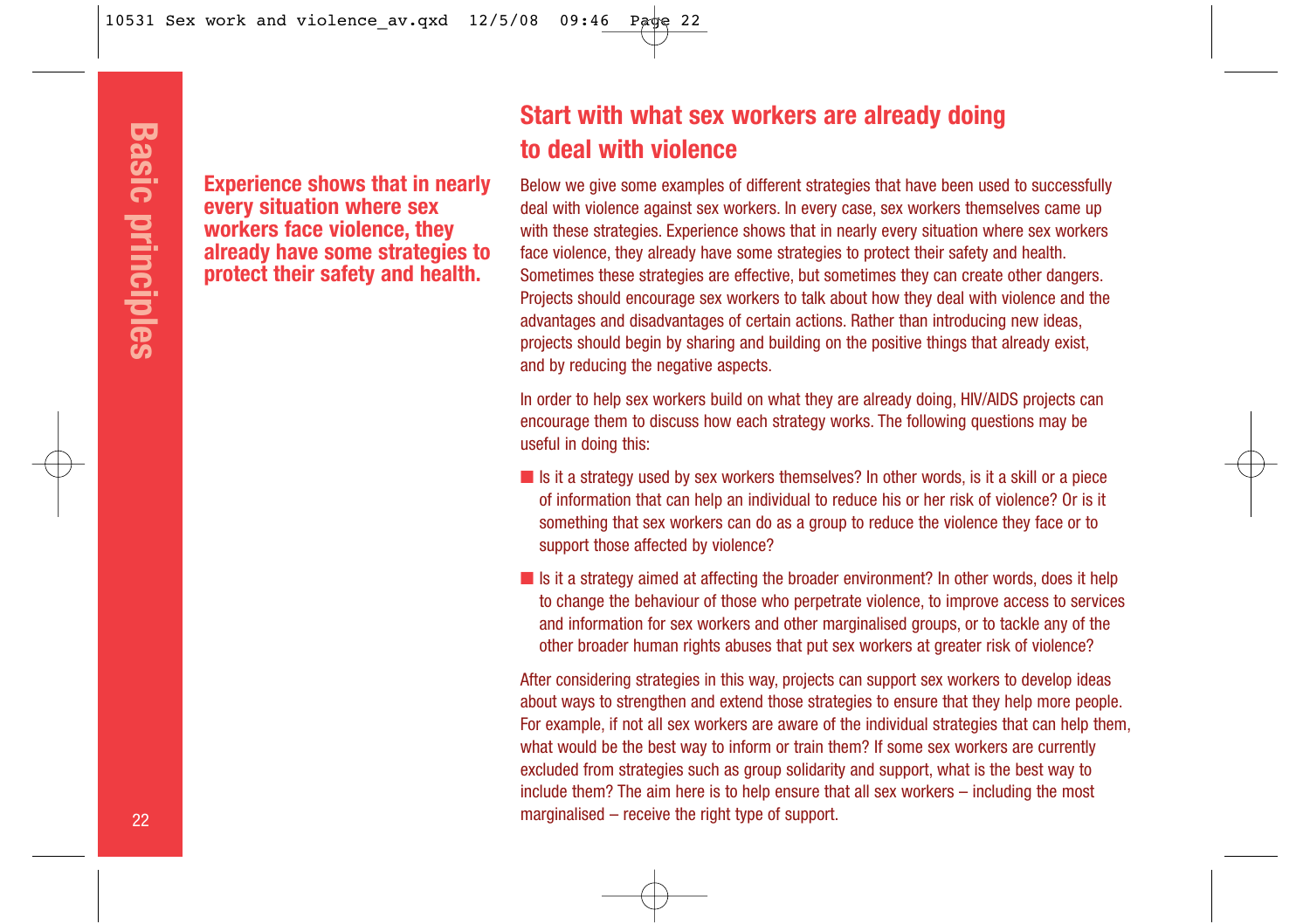## **Address violence against sex workers as part of HIV/AIDS projects**

The examples provided in Part 1 show that, in many situations, sex workers face violence, and that this can make them more vulnerable to HIV. They also show that addressing violence against sex workers should not be a separate project, but rather, it should be an integral component of HIV/AIDS programmes. Another basic principle, then, is that HIV/AIDS projects working with sex workers should begin with the assumption that violence contributes to HIV vulnerability and plan appropriate responses within project activities. This principle is relevant both to project design and the way the project is presented to those responsible for taking funding decisions, as it is important that they also provide support to activities that tackle violence.

Addressing violence within the scope of HIV/AIDS projects does not necessarily mean that the project itself must directly provide all of the relevant services and activities. In many cases these are specialist services, and no single project can provide all of them. In most cases, HIV/AIDS projects will need to link up with other partners, such as local authorities, service providers, human rights organisations and welfare and social support organisations. This may involve planning together with other organisations to help them respond to the needs of sex workers, and letting sex workers know that certain services exist. It may also mean carrying out advocacy activities to ensure that sex workers have full access to these services, as they are often excluded from them.

**HIV/AIDS projects working with sex workers should begin with the assumption that violence contributes to HIV vulnerability and plan appropriate responses within project activities.**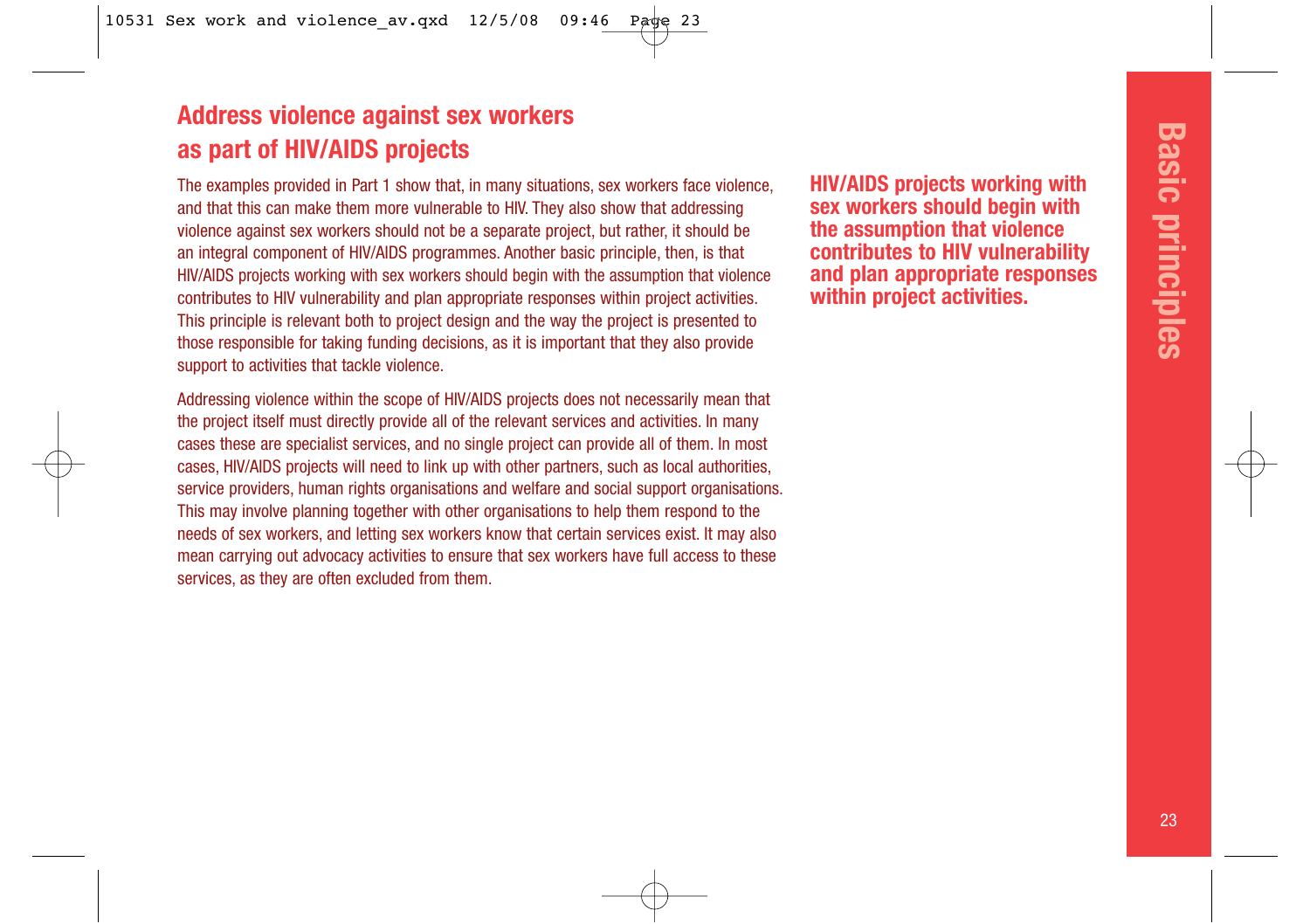Projects have transmitted information on violence to sex workers using many different approaches. Pamphlets and leaflets are popular in most places, but sex work projects all over the world have also produced cookbooks, clothing, calendars, films, plays, and songs that discuss human rights and that raise awareness of violence and of how to avoid it.

**In situations where there is more solidarity and support between sex workers, it is easier for them to share tips and ideas and to give each other advice.**

This section outlines various strategies that sex workers can use to help protect themselves from violence and how to find support if they are affected by violence.

## **Individual-based strategies**

These are strategies that individual sex workers can use to deal with the threat of violence. Most sex workers have ways of putting themselves at less risk, or of getting themselves out of trouble. Although these do not always work, they do provide some degree of protection. For the most part, sex workers learn these strategies for themselves, based on what is most realistic in their situation. Some ideas are fairly simple, such as wearing clothes or shoes that they can easily run away in if needed, or working in places where it is easy to raise the alarm if something happens. Other ideas require more skill or planning, such as carrying alarms, or working out ways of having sex that make it easier to control a client.

Unfortunately, sex workers often learn what works through a difficult process of trial and error. People who are new to sex work can therefore benefit a great deal from getting to know those with more experience. In situations where there is more solidarity and support between sex workers, it is easier for them to share tips and ideas and to give each other advice. HIV/AIDS projects can help this process by bringing sex workers together in the ways described earlier.

There are also more formal approaches to supporting individual sex workers. Most HIV/AIDS projects have experience in disseminating information on HIV/AIDS – for instance, using pamphlets or other approaches. These approaches can also be used to transmit advice on rights, on how to avoid violence and on where to get support.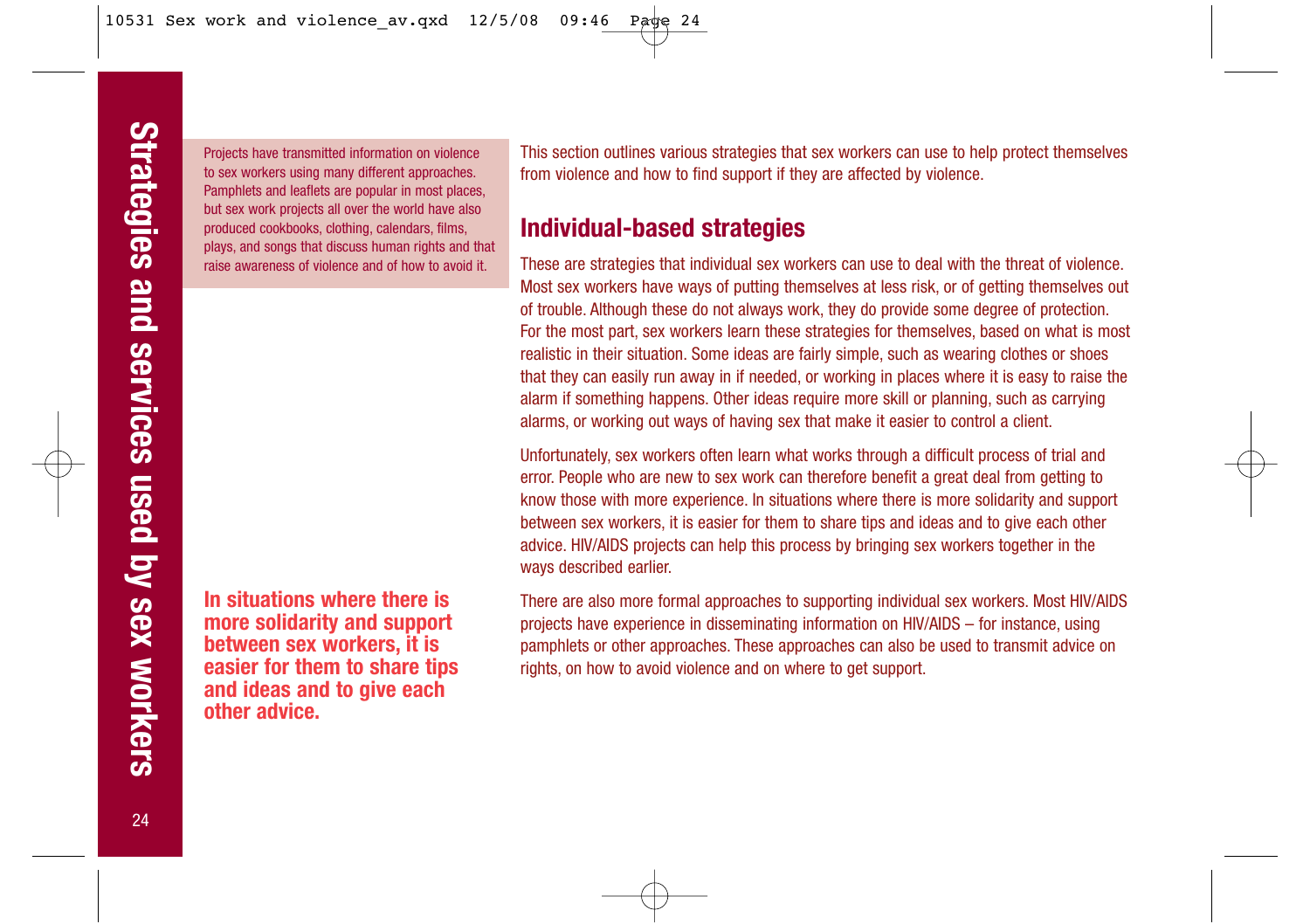Many projects provide training in areas such as the law and human rights, first aid provision and self-defence techniques. But again, these approaches should not be uncritically adopted in HIV/AIDS projects. Encouraging sex workers to physically defend themselves can put them at even greater risk of harm, for instance if perpetrators subsequently enlist help to get their revenge. It may also encourage a greater culture of violence in sex work settings. Although self-defence has been an important individual strategy for some sex workers in some settings, it should only be promoted with extreme caution. Sex workers themselves should help to design training courses, in order to ensure that the content is relevant, feasible and appropriate.

Outreach workers (including peer educators) should also have strategies for ensuring that they do not get into violent situations. Indeed, HIV/AIDS projects should have health and safety policies to ensure the security of their outreach workers or peer educators. Once again, policies should be appropriate to the setting. In many places, outreach workers are provided with alarms, torches and mobile phones, and they are given additional security by the presence of a support vehicle nearby. Where good, supportive relationships exist with police officers, it is also useful to inform them of the schedules of outreach workers.

## **Group-based strategies**

There are a number of ways that groups of sex workers can tackle violence. It has already been shown that solidarity and group cohesion can help reduce levels of violence. They can also help to ensure that victims of violence get immediate support. HIV/AIDS projects can start to have an impact on violence by helping build solidarity among sex workers and by providing opportunities for them to meet and share experiences.

One anecdote described a self-defence training workshop for sex workers that included advising them not to be outside at night in places like the red light area. This was an absurd piece of advice for street-based sex workers because it completely failed to understand the context of their lives. It is a good example of how important it is for sex workers themselves to decide on the most appropriate ways of dealing with violence.

Ezaka, a group of transsexual sex workers in Madagascar, established itself with the primary aim of reducing the incidence of violence. The group worked together to set up ground rules for how to stay safe. Over time the group began to work with other sex worker associations in order to help tackle violence against sex workers on a much bigger scale.

Ezaka, Madagascar.

**Sex workers themselves should help to design training courses, in order to ensure that the content is relevant, feasible and appropriate.**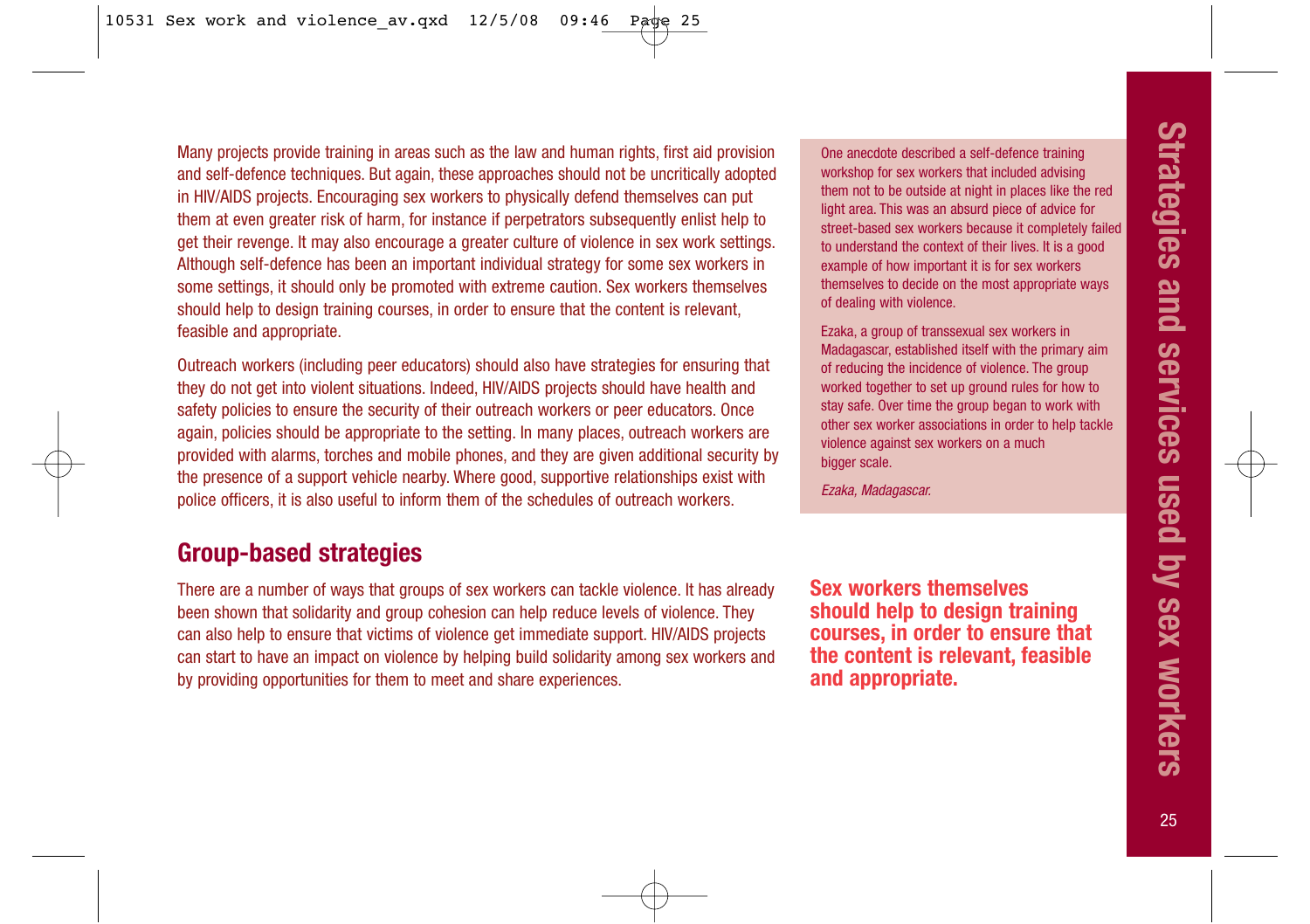Although the positive effect of community cohesion is very difficult to measure, a project in Brazil demonstrated how community development initiatives can help reduce both violence and risk of HIV infection. Although effective, many of the community development activities did not resemble classical HIV/AIDS or anti-violence activities. They included creation of safe spaces, forming a choir, literacy classes, workshops on a range of questions such as the history of sex work, money management, opening bank accounts, handicraft training, and legal aid. Participants were better able to manage violent situations, and were less likely to be at risk of HIV when selling sex.

Kerrigan, D., Telles, P., Torres, H., Overs, C., Castle, C. (2008), "Community development and HIV/STI-related vulnerability among female sex workers in Rio de Janeiro, Brazil", Health Education Research, 23(1).

The Canadian sex worker organisation, Stella, has the following description of its Bad Tricks and Assaulters List on its website: www.chezstella.org/

"The Bad Tricks and Assaulters List is a description of the various incidents that are reported to us anonymously every month, in order to make it easier for sex-workers to help each other avoid dangerous situations. If you've had a bad date, let us know. You can always find someone to talk to at Stella, and we can help if you want to file a complaint, or if you need health services or psychological support. You can give us your description of a bad date, and also a bad cop, by fax, e-mail or telephone, or you can come to Stella to fill out a description sheet, or you can print it and send it to us."

Although community cohesion can have a positive impact in and of itself, sex worker groups can also organise specific initiatives to help reduce violence and support those affected. There are many examples of such strategies:

- Keeping pictures of violent clients and violent police officers, that can be used to warn other sex workers – especially those new to the area. This has been done in many parts of the world, and has been nicknamed a "bad trick" (bad client) or "ugly mug" (ugly face) list.
- Creating collective awareness of the laws that relate to sex work and of human rights guaranteed to all citizens. In many countries, there is an assumption that sex work is illegal, even when it is not. This is because activities related to sex work – such as soliciting – can be illegal, or because sex workers are accused of other offences such as vagrancy. Often, sex workers themselves are not aware of the law and how it relates to them, and law enforcement officers exploit this insecurity. Explaining the law and law enforcement is therefore an important part of helping sex workers to protect themselves from violence.
- Creating group guidelines on how to stay safe and what to do to support others when violence occurs.
- Operating an informal safe house system that victims of violence can use. This is especially useful if sex workers are excluded from existing support services.
- Closely monitoring the situation in a given location in order to identify cases of exploitation or violence, and providing support to those who need it.
- Accompanying colleagues to go to the police to make formal complaints against those who perpetrate violence.
- Going on strike in order to demonstrate to clients that violence is unacceptable.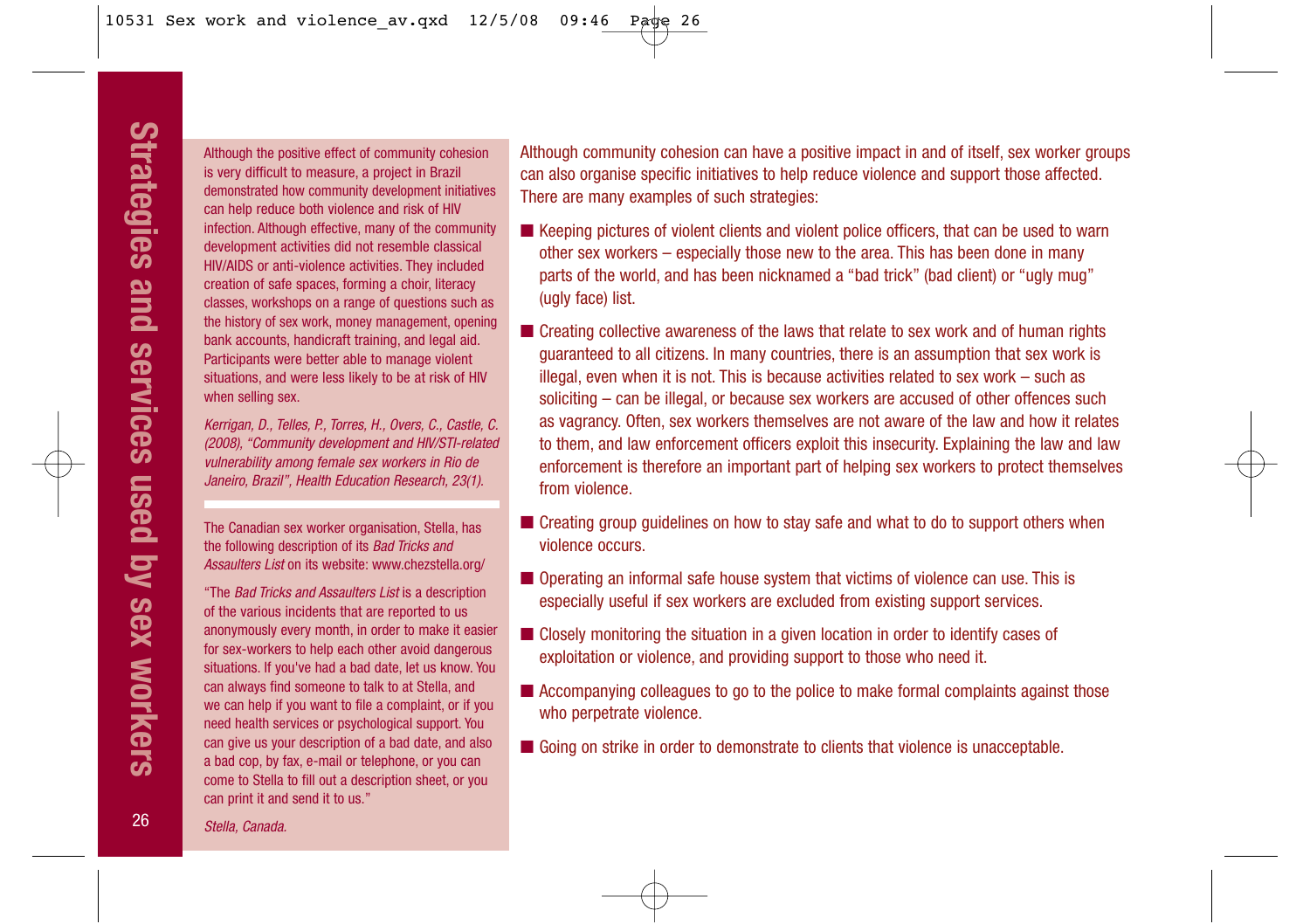## **Providing violence-related services to sex workers**

There are also a number of services that should be provided to those affected by violence, including medical treatment, post-trauma rehabilitation and counselling, safe housing and legal support. For the most part, these services should be provided by qualified professionals. Some sex worker organisations or other organisations delivering HIV/AIDS projects may have the skills to provide these services – as with the Durbar Mahila Samanwaya Committee (DMSC) in India (see example in box right). But in many cases, the skills required to deliver these services will only be found in specialist organisations. Projects working with sex workers should develop partnerships with these specialist organisations to ensure that services are accessible to sex workers.

When deciding whether to deliver such services (either directly or through partnerships), projects must ensure that sufficient resources are available to provide complete, continuous access for sex workers. It can be dangerous, for instance, to begin providing support to a sex worker wishing to press legal charges against an aggressor but to subsequently withdraw the support, as there may be a backlash against the person making the complaint. Similarly, cutting short the provision of post-trauma support can be very damaging to the person receiving the support.

As with all of the examples given in this guide, these strategies will not work in all settings. Each project needs to work with sex workers to decide which is the most appropriate combination of strategies for their situation.

Sex workers in the Durbar Mahila Samanwaya Committee in Kolkata, India, have created a system of self-regulatory boards (SRBs). The primary goal of the SRBs is to combat exploitation and coercion in the sex trade. Because the SRB members are sex workers, they are well placed to identify which sex workers in the community are being exploited or are facing violence. They have developed systems that enable them to safely get people out of exploitative situations where they exist, and provide follow-up support in the form of housing, training and other social welfare programmes. Thanks to the effectiveness of the SRB system, violence is less likely to occur in the first place because exploitative practices have become less viable for the perpetrators.

Gayen, S. (2006) Innovative approaches to combat trafficking of women in the sex trade, /Inter-Asia Cultural Studies/, 7(2)/.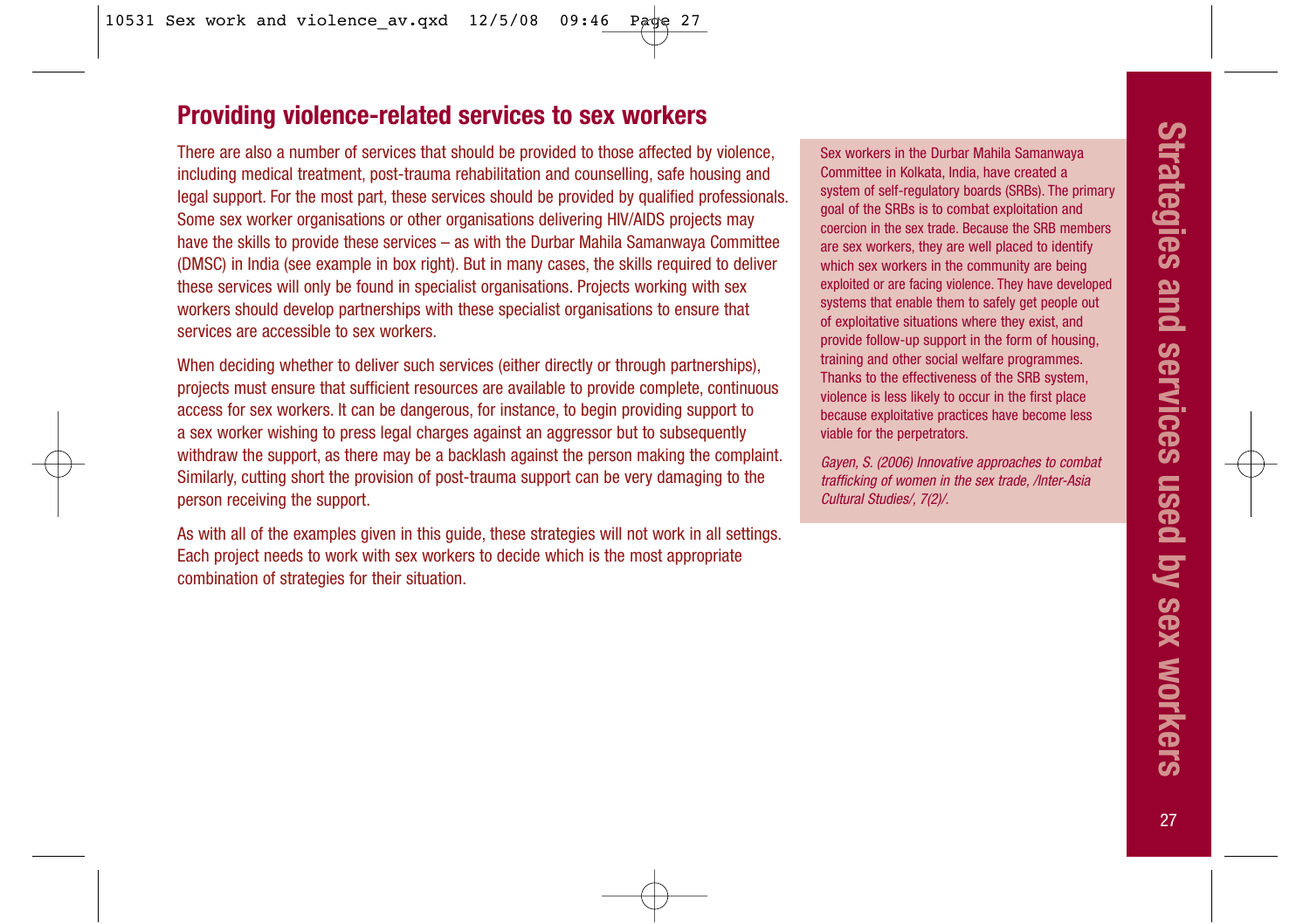Part 1 outlined how environmental factors influence the extent to which sex workers face violence. This section or Part 2 expands on the importance of working on these factors, such as culture, society's attitudes, politics and laws, marginalisation, stigma and discrimination, and human rights protection.

## **Working with sex trade associates**

In many settings there are people other than sex workers involved in the sex trade: for instance, brothel owners, pimps or brokers. These associates play different roles: sometimes they can help to protect sex workers from violence and ensure they have safe working conditions; sometimes the relationship is purely financial, with sex workers "employed" by the associate; and in other cases the relationship can be exploitative and even violent. The relationship is not always negative as far as sex workers are concerned.

Whatever the exact nature of the relationship, these associates can clearly have a big influence on how sex workers experience violence. Clearly, in more supportive environments, it is possible for sex workers and HIV/AIDS projects to work with associates to develop norms that ensure a safer working environment for sex workers. In places where the associates are themselves the source of exploitation or violence, it is obviously much more complicated. The example on page 27 from Kolkata shows how sex worker groups can successfully take direct action against people or organisations that are coercing sex workers. The example from Cambodia provided in the box on page 20 shows how it is possible get around the problem by providing confidential, safe spaces that get sex workers away from their controlling environments. Projects need to be extremely careful when working in these situations however, as there is a danger of creating a backlash against sex workers.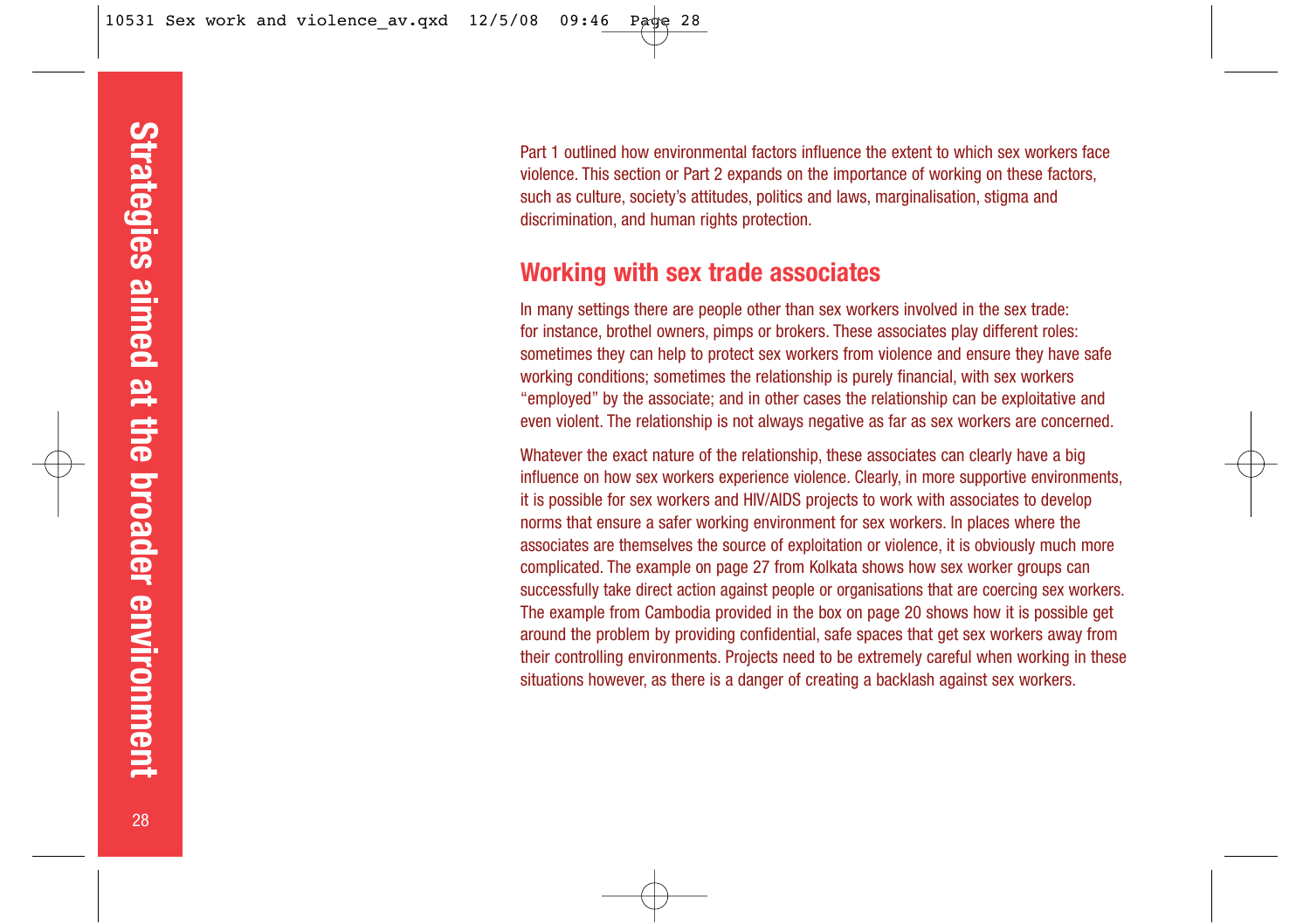#### Working with service providers and the authorities

Sex workers often face obstacles to accessing services that are available to the general population – for instance, health, education, welfare, legal and security services. Sometimes these barriers are related to stigma and discrimination against sex workers as a group. But they can also be related to the fact that service providers do not have the skills required to support sex workers in an appropriate way. Given that most HIV/AIDS projects cannot provide all the services that sex workers require, it is important that they work to improve the attitudes and skills of other service providers.

Collaboration with these different services will not always be straightforward. In many cases it will be necessary for sex workers and HIV/AIDS projects to assess how different services behave towards sex workers. In some cases, it might be a matter of identifying and only working with those services or providers that have the positive attitudes towards sex workers; as always, sex workers themselves are best placed to assess this. However, in other situations HIV/AIDS projects have a great deal of work to do in order to change the basic attitudes of these services.

HIV/AIDS projects that take a narrowly focussed approach to working with sex workers can put sex workers at greater risk of HIV/AIDS and of violence. The "100% Condom Use Programme", which was developed in Thailand and promoted as an example of international best practice, has been shown to be associated with greater violence against sex workers and greater vulnerability to HIV/AIDS. This is because the approach tends to empower managers of sex workers as well as medical authorities and the police, all of whom give sex workers less control over the circumstances in which they work. It is essential that HIV/AIDS projects be aware of the broader impact they can have. They should be developed with sex workers in order to minimise risks.

Loff, B., Overs, C., Longo, P. (2003), "Can health programmes lead to mistreatment of sex workers?" The Lancet, 361:9373.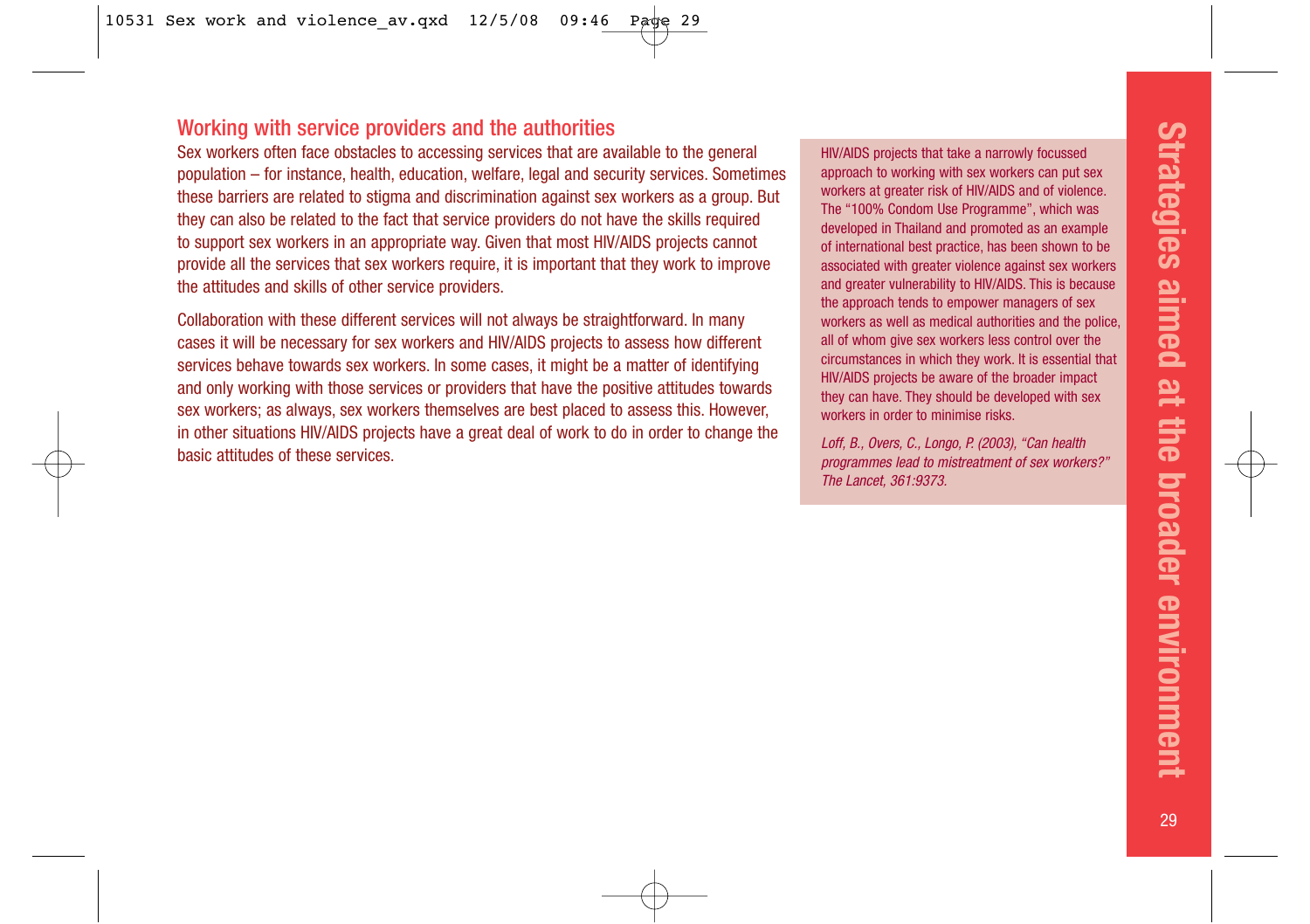The following account describes the results of provision of legal support to sex workers wishing to challenge police action in court:

"In two recent court cases, SWEAT supported sex workers in actions against abusive police officers and an abusive brothel owner. In both cases the sex workers were successful in obtaining court orders to prevent the other parties from assaulting, threatening or harassing the sex workers.

These cases mark a small but important development in the protection of sex workers from abuse and the empowerment of sex workers. For the first time sex workers were able and willing to stand up for themselves against the police and brothel management and the positive outcomes of these cases are likely to encourage other sex workers to stand up for themselves in the future.

SWEAT's efforts to provide safer working environments for sex workers will hopefully ensure that sex workers are somewhat less vulnerable to violence and more capable of insisting on condom use. However, while the sex industry remains illegal, sex workers will continue to be marginalised and will remain unprotected from violence and coercion, and health promotion and HIV prevention programmes will continue to be obstructed. Until sex workers have full and unhindered access to protection, health and legal services, they will not be in a position to insist on safer sex practices and will remain at risk of contracting HIV."

Alexander, H. (2001), "The impact of violence on HIV prevention and health promotion – The case of South Africa", Research for Sex Work, 4.

There are many examples of how HIV/AIDS projects have successfully collaborated with other service providers:

- HIV/AIDS projects arranging for sex workers to conduct training for health service providers, in order to show them how they should address and treat sex workers in a non-abusive and non-stigmatising way.
- Sex workers have helped health services develop guidelines for history-taking and medical examination protocols that ensure confidentiality and that ask an appropriate range of questions. When doctors see sex workers they are often only interested in sexually transmitted infections (STIs), and they may even ignore physical injuries.
- Sex workers have developed leaflets and posters aimed at police officers, outlining human rights principles and reminding them that the human rights of sex workers should also be protected.
- Sex worker groups can liaise with the police to warn them of violent behaviour from police officers, clients or criminals or of situations where sex workers are being coerced or exploited. They can also encourage the authorities to take complaints from sex workers seriously.
- Sex worker groups can negotiate with researchers to ensure that ethical principles are adhered to. This is an area where the support of HIV/AIDS projects is particularly important in order to ensure that sex worker groups understand the implications of any proposed research.
- Sex worker groups can document cases where HIV/AIDS projects or other initiatives cause or aggravate violence against them – for instance, attempts to rescue sex workers or to punish sex workers for not using condoms or attending health services.
- Sex worker groups, again with support from HIV/AIDS projects, can build relationships with a range of specialist services such as human rights organisations and welfare support groups.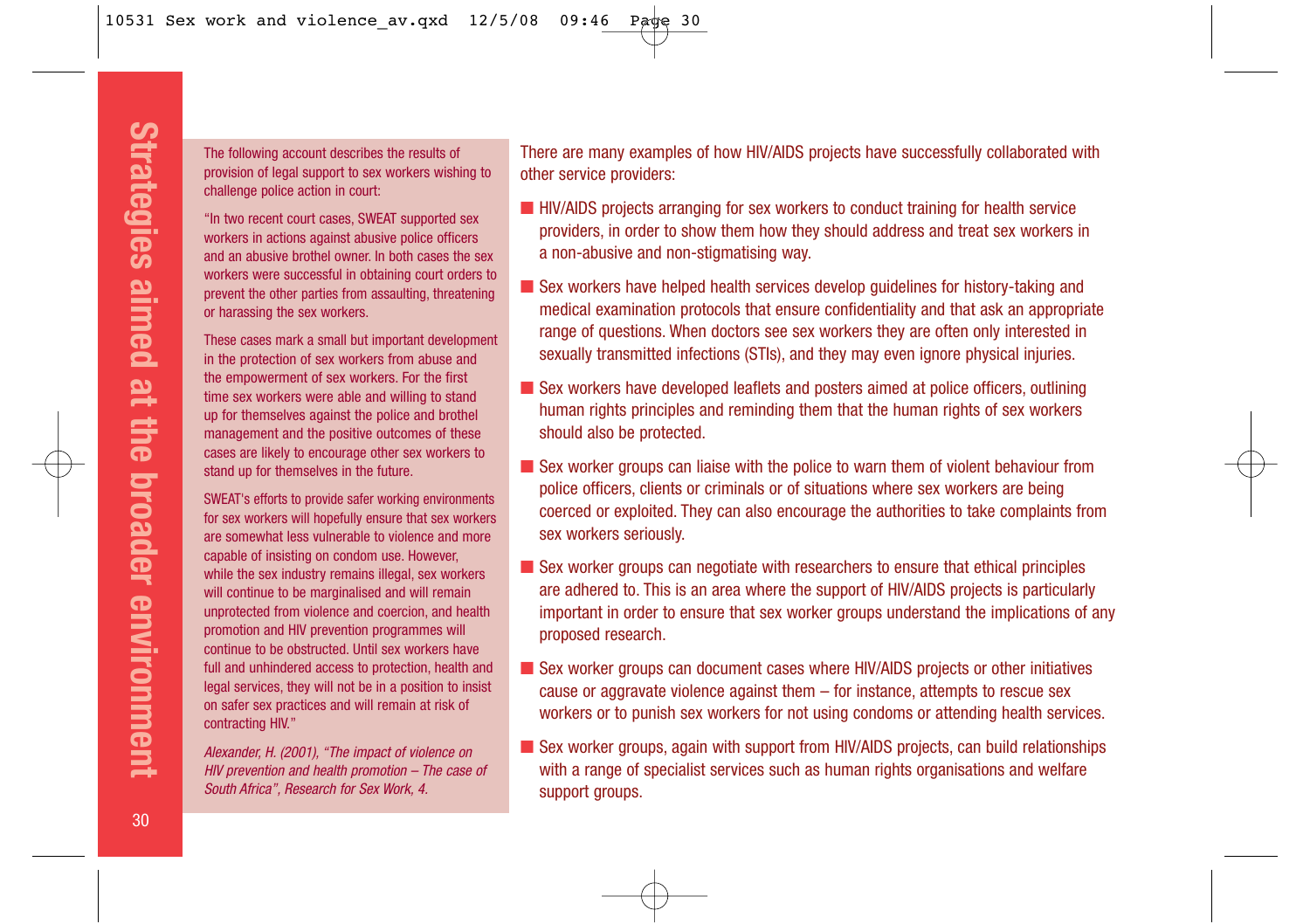## **Targeting general attitudes towards sex workers and violence**

Given that violence against sex workers often has its roots in broad-based stigma and discrimination against them, another strategy that sex workers and HIV/AIDS projects can adopt is to raise awareness at a more general level. In many countries, there have been campaigns targeting the community at large, sex work clients, or influential opinion leaders. For example:

- Public campaigns have raised awareness of violence against sex workers and challenged the blame directed towards them as a group. Campaigns can be carried out locally (for instance, by providing information or arranging discussions with clients and community leaders), nationally, or even at international level, as with the International Day of No Violence against Sex Workers.
- Religious leaders often play an important role in shaping perceptions among the wider community. Sex workers in Mali worked with Imams (Muslim religious leaders) to reduce prejudice and hostility towards sex workers.
- Sex workers in Kyrgyzstan have arranged training for journalists in order to eradicate negative press descriptions of sex work. Sex workers in Madagascar have also developed close relationships with certain journalists in order to ensure more positive coverage, in particular because increasing HIV prevalence had led to accusatory stories about sex workers.
- Sex worker organisations have used leaflets, newspapers and films to challenge perceptions that they should put up with violence because of what they do.

Women's rights organisations are a potential partner for HIV/AIDS projects supporting the rights of female sex workers. The experience of Danaya So, a sex worker association in Mali, was that the women's rights movement was initially hostile. However, over time Danaya So showed the movement that campaigning for the rights of female sex workers is also a women's rights issue, and Danaya So are now regularly invited to participate in women's rights activities.

DANAYA SO, Mali.

**Given that violence against sex workers often has its roots in broad-based stigma and discrimination against them, another strategy that sex workers and HIV/AIDS projects can adopt is to raise awareness at a more general level.**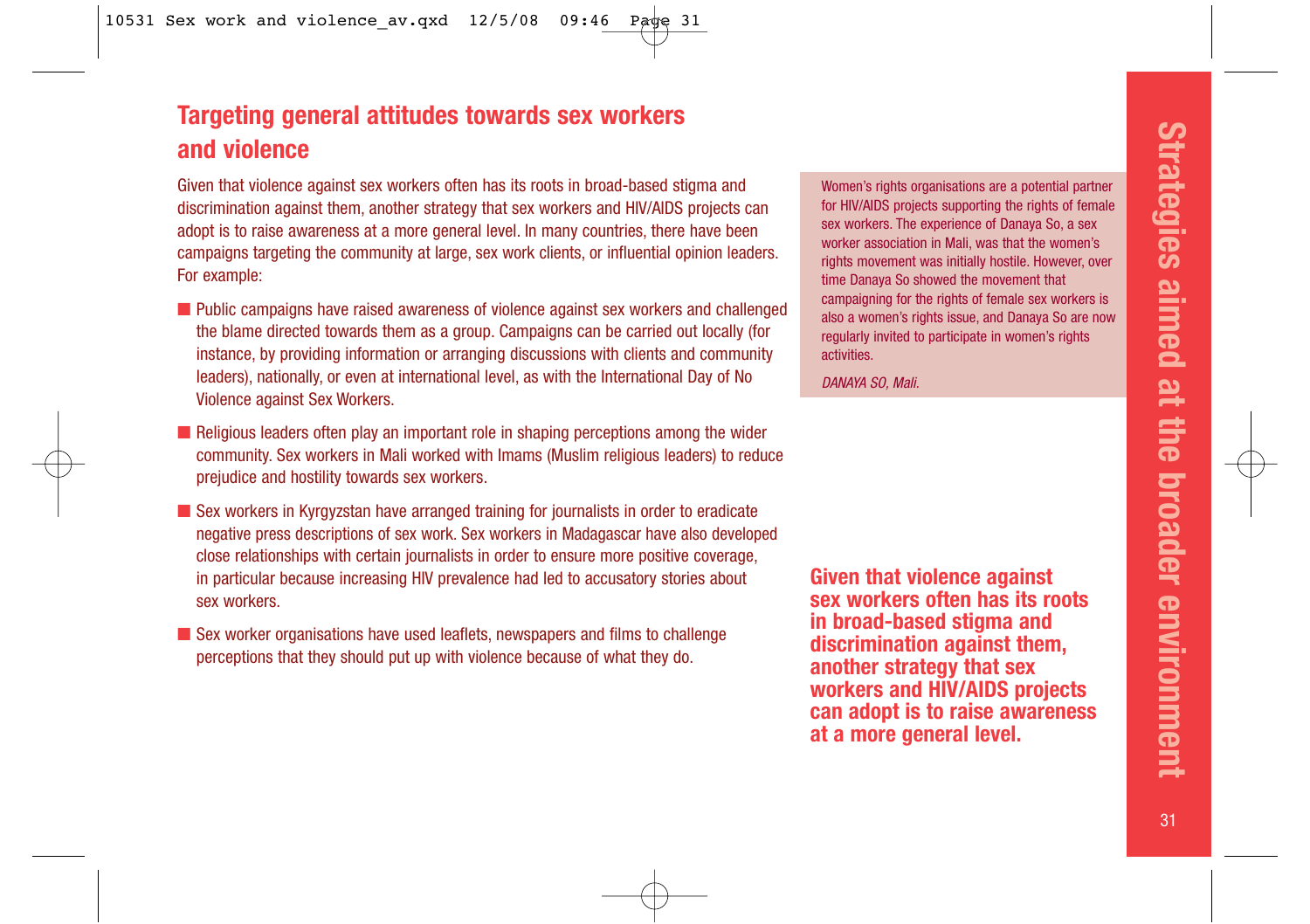Sex worker groups from around Madagascar carried out research which showed that police interactions with sex workers rarely had a legal basis. It also showed that public health legislation giving the police the authority to monitor the sexual health of sex workers was counterproductive and damaging.

The groups went on to work with authorities at national and local levels to ensure police action was appropriate and that sex workers were not taken advantage of. They did this in a number of ways: by documenting examples of abusive police behaviour; by informing sex workers of the law and of their rights; by conducting information and training sessions for police officers; and by working to influence policy at national level. One result is that the national plan for HIV/AIDS programming with highly vulnerable groups developed in 2007 includes a commitment to reform legislation which discriminates against sex workers.

FIMIZORE Madagascar.

## **The law and sex work**

The relationship between sex work and the law has been touched upon a number of times in this guide. Very often, the law is misinterpreted to the detriment of sex workers, even though sex work is illegal in only a few countries. In countries where activities related to sex work are criminalised or where sex work is actually illegal, sex worker organisations and human rights campaigners often support the repeal or modification of the laws that make sex workers vulnerable. However, it is important to note that many of the organisations funding HIV/AIDS projects have to comply with restrictions on the funding of political activism or campaigning.

What is often more acceptable is for HIV/AIDS projects and sex worker groups to negotiate with the relevant authorities about how policies and laws should be implemented in a way that makes sex workers less vulnerable to violence and HIV infection. Clearly, for such efforts to be effective there needs to be a good relationship with the authorities in question, and it is a major advantage to have allies within the official structures who might find it easier to convince their colleagues. It also helps if support can be garnered from authorities both at national and local levels.

**Very often, the law is misinterpreted to the detriment of sex workers, even though sex work is illegal in only a few countries.**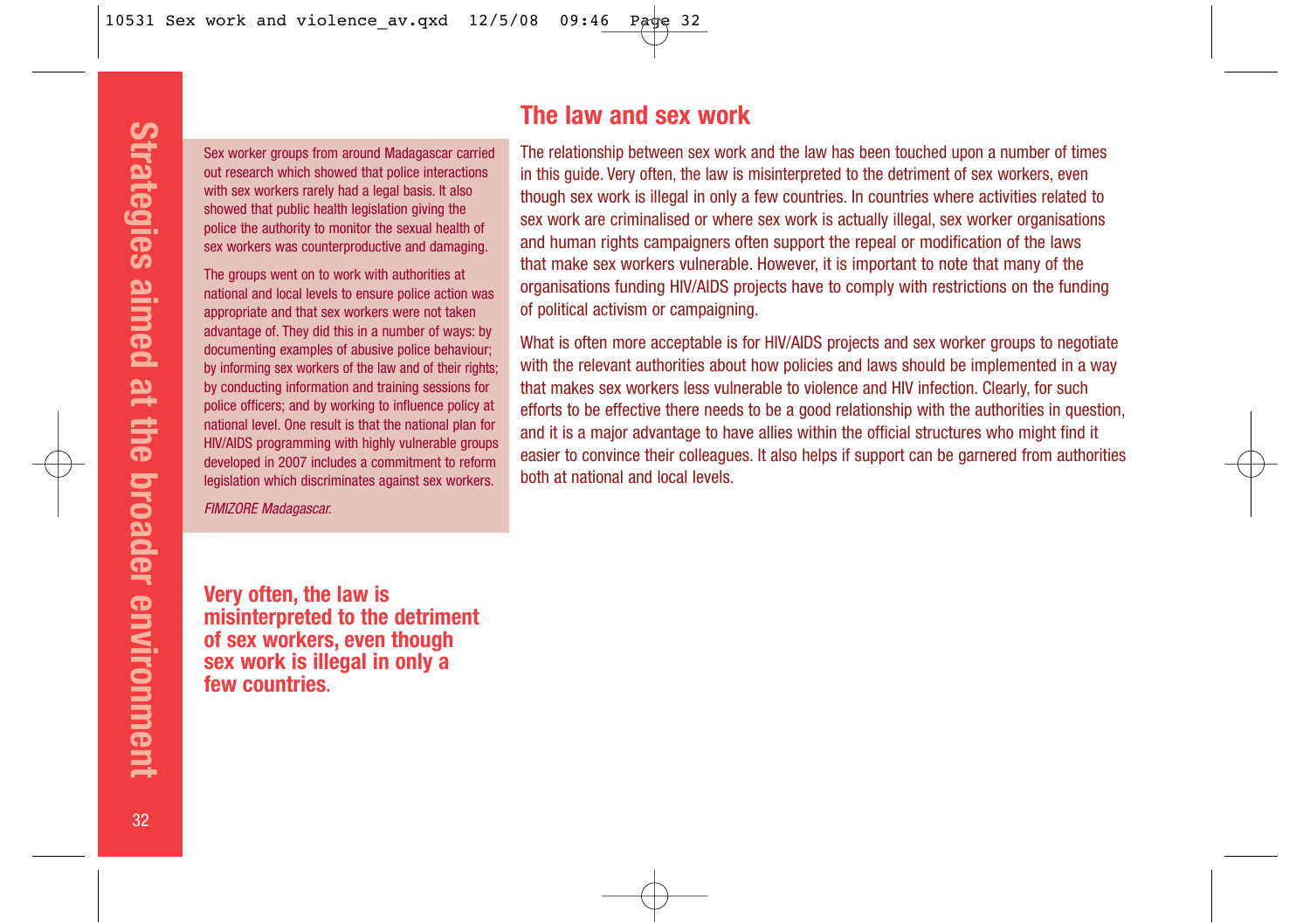### **Bibliography**

#### **General bibliography and references**

Alexander, H. (2001), "The impact of violence on HIV prevention and health promotion - The case of South Africa", Research for Sex Work, 4.

Busza, J., Hom-Em, X., Ly, S., Un, S. (2001), "Petals and thorns: the dilemmas of PLA and debt bondage", PLA Notes, 40.

Busza, J. (2005), "How Does a 'Risk group' Perceive Risk? Voices of Vietnamese Sex Workers in Cambodia", in Parsons, J. (ed), (2005), Contemporary Research on Sex Work, Binghampton, NY.

Busza, J. (2006), "Having the rug pulled from under your feet: one project's experience of the US policy reversal on sex work." Health Policy Plan, 21(4).

Fick, N. (2005), Coping with stigma, discrimination and violence: sex workers talk about their experiences, Sex Worker Education and Advocacy Taskforce, Cape Town, South Africa (www.sweat.org.za/docs/coping.pdf).

Gayen, S. (2006), "Innovative approaches to combat trafficking of women in the sex trade", Inter-Asia Cultural Studies, 7(2).

Jenkins, C. and Rahman, H. (2002), "Rapidly Changing Conditions in the Brothels of Bangladesh: Impact on HIV/ STD", AIDS Education and Prevention, 14 (Supplement A).

Jenkins, C. (2006), Violence and exposure to HIV among sex workers in Phnom Penh, Cambodia. Policy Project. Washington DC.

Kerrigan, D., Telles, P., Torres, H., Overs, C., Castle, C. (2008), "Community development and HIV/STI-related vulnerability among female sex workers in Rio de Janeiro, Brazil", Health Education Research, 23(1).

Krug, E., Dahlberg, L., Mercy, J., Zwi, A., and Lozano, R. (eds) (2002), World report on violence and health, Geneva, World Health Organization.

Loff, B., Overs, C., Longo, P. (2003), "Can health programmes lead to mistreatment of sex workers?", The Lancet, 361:9373.

Longo, P., Telles, P. (2001), Violence against female sex workers in Brazil – preliminary findings from a Horizons study, Research for Sex Work, 4.

Miluska Vida y Dignidad (Peruvian sex worker association), Press release issued in Lima, Peru, 5th July 2007.

Overs, C., (2002), Sex workers: part of the solution. (www.nswp.org/pdf/OVERS-SOLUTION.PDF)

Republic of Madagascar (2007), Plan national d'action de lutte contre le VIH/SIDA à destination des populations clés à haut risque à Madagascar (2007-2012).

Sangaré Mollet, B. and S. (2005), Tainted Hope.

Thomas, R. (2006), "Spotlight on Meena Seshu, SANGRAM: Sex Worker Rights in Rural India", Spring 2006 Sexual Health and Rights Program (SHARP) Newsletter, Open Society Institute.

World Health Organisation (2005), Violence against sex workers and HIV Prevention, Information Bulletin Series, Number 3.

#### **Selected websites containing resources on sex work and violence**

Asia Pacific Network of Sex Workers (APNSW): www.apnsw.org/apnsw.htm

Empower (Thai sex worker rights organisation): www.empowerfoundation.org/

Network of Sex Work Projects (NSWP): www.nswp.org/, including Research for Sex Work Issue 4: Violence, Repression and Other Health Threats.

Pivot Legal (Canadian legal association carrying out research on sex work): www.pivotlegal.org/Issues/sextrade.htm

Stella (Canadian sex work organisation): www.chezstella.org/

SWEAT (Sex Worker Education and Advocacy Task Force, South Africa): www.sweat.org.za/

#### **Selected references for participatory approaches**

International HIV/AIDS Alliance (2004), Guide to participatory production of resources for HIV prevention among vulnerable populations: (www.aidsalliance.org /custom\_asp/publications/view.asp?publication\_id =194&language=en).

International HIV/AIDS Alliance (2006), Tools Together Now (www.aidsalliance.org/custom\_asp/publications/view.asp? publication\_id=229&language=en).

International HIV/AIDS Alliance (2006), Guide on implementing participatory community assessment to respond to the sexual health needs of men who have sex with men in North Africa and the Near East (draft, French): (www.aidsalliance.org/custom\_asp/publications/view. asp?publication\_id=193&language=fr).

Pretty, J., Gujit, I., Thompson, J., Scoones, I. (1995), Participatory learning and action: A trainer's guide, IIED.

Williams, S., Seed, J., Mwau, A. (1995), The Oxfam Gender Training Manual, Oxfam Publishing.